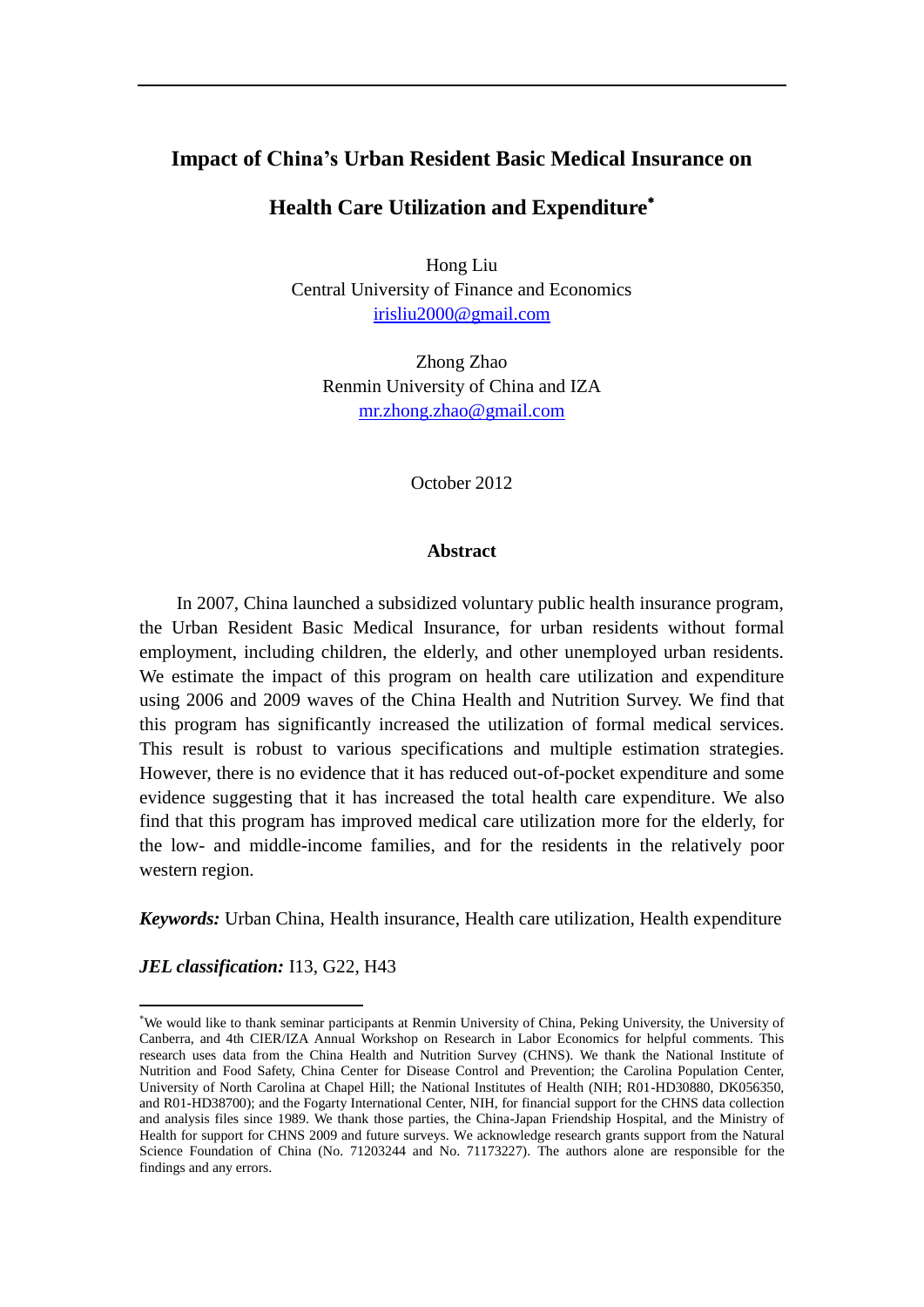### **1. Introduction**

 $\overline{a}$ 

Since the Chinese economic reform in 1978, China has been experiencing conspicuous economic growth. However, the economic success of China does not necessary translate into social welfare gains for its citizens. For example, along with the economic growth, in rural areas we witnessed the dissolution of the Rural Medical Cooperative System, which was the cornerstone of the health care system in rural China. In urban areas, millions of workers lost their jobs as well as employment-related health insurance during the retrenchment of state-owned enterprises starting from the mid-1990s. To improve the poor state of health care in China, the Chinese government has been trying to build up a universal public health insurance system in its recent health care reform. This ambitious public insurance system consists of three key programs: the Urban Employee Basic Medical Insurance (UEBMI) for the urban employed, initiated in 1998; the New Cooperative Medical Scheme (NCMS) for rural residents, established in 2003; and the Urban Resident Basic Medical Insurance (URBMI), covering urban residents without formal employment.<sup>1</sup> The last of these, URBMI, is the focus of this paper.

After its pilot project in 2007, URBMI was rapidly expanded from 79 cities to 229 cities (about 50 percent of China's cities) in 2008, and to almost all cities by the end of 2009. This program covered 221 million persons in 2011 (NBS, 2012), amounting to around 16.5% of the Chinese population.

The main objective of this paper is to investigate the impact of URBMI on health care utilization and expenditure. Understanding the effects of URBMI, and comparing the effectiveness of the three major health care systems (UEBMI, NCMS, and URBMI), is an important endeavor. Each of these systems has its unique institutional setup, covers different populations, and has different levels of premium and reimbursement. The comparison exercise will provide insights into resource allocation,

<sup>&</sup>lt;sup>1</sup> The enrollment rates are 80.7% for UEBMI, 90.0% for NCMS, and 63.8% for URBMI in 2008; these percentages increased to 92.4%, 96.6%, and 92.9% in 2010, respectively (Yip et al., 2012). In 2010, there were 237 million, 835 million and 195 million enrollees of UEBMI, NCMS and URBMI, respectively. Overall 1.27 billion out of a total of 1.34 billion persons were enrolled in these three public health insurance programs in 2010, see National Bureau of Statistics (NBS) (2011) and the National Development and Reform Commission (NDRC) (2011).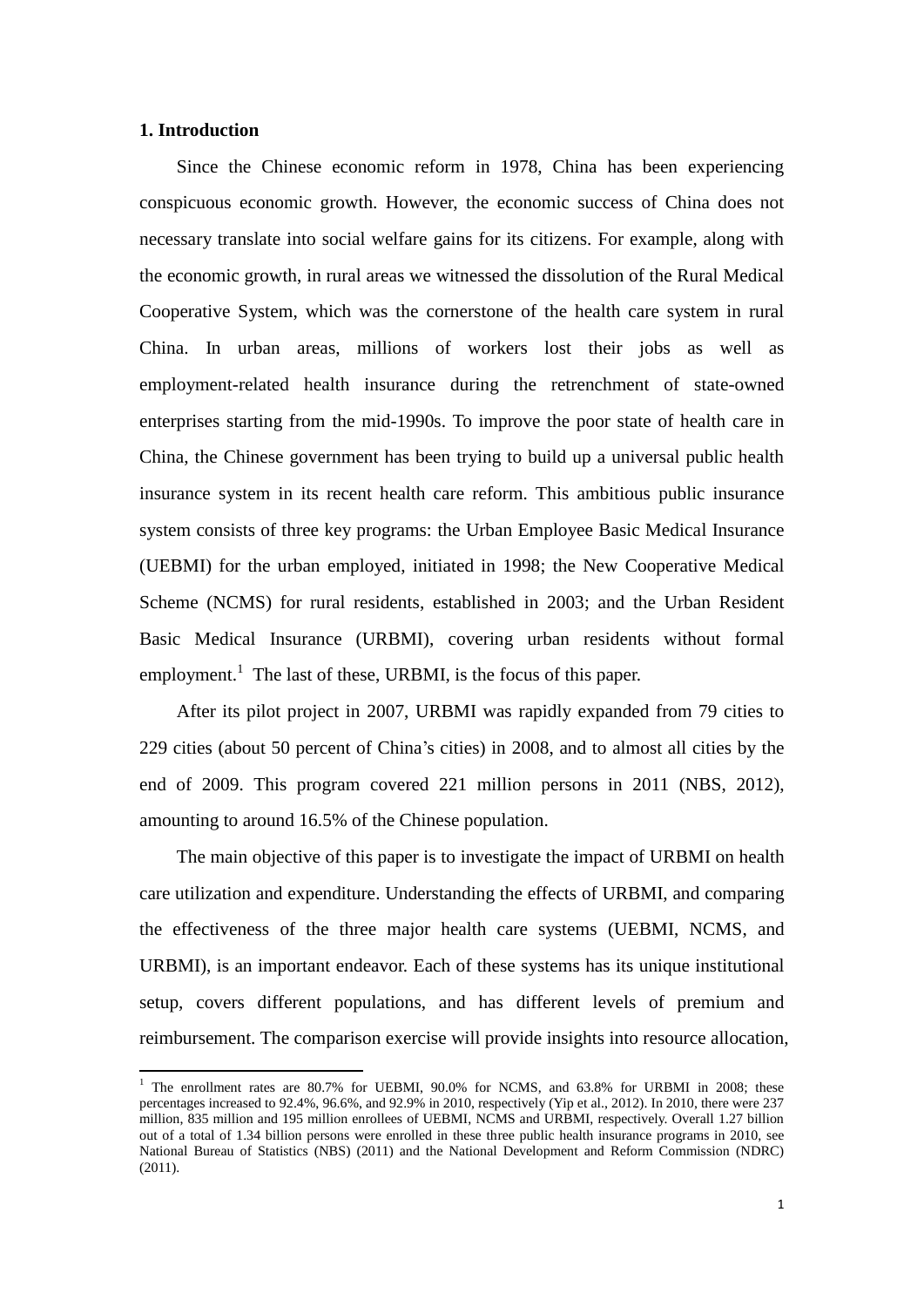the effectiveness of different components of the health care policy, the role of subsidies, etc. Study of the effectiveness of each individual program is an important step toward this kind of comparisons.<sup>2</sup> Nonetheless, there is little empirical research on the effectiveness of URBMI, mainly because it started only 5 years ago, and the proper data is limited. The only available study which examines the impact of URBMI is Lin et al. (2009). Their study is based on cross-sectional data collected in December 2007, focusing on who are covered by URBMI, who gain from it in medical expenditure, and whether the enrollees are satisfied with it.

Internationally, different aspects of public health care systems are widely studied in the literature. For example, Currie and Gruber (1996a; 1996b; 1997; 2001) investigate the impact of the Medicaid expansion on health and health care in the United States, and find the expansion has improved the health of newborn children and has increased health care utilization by their mothers. Card et al. (2008) find that the rise of Medicare coverage has decreased health disparity and increased health care utilization by the elderly in the United States. Cheng (1997) and Chen et al. (2007) study the impact of the universal health care system in Taiwan, and find that it has significantly increased utilization of both inpatient and outpatient care services by Taiwanese elderly. However, most of these studies are of developed economies, with relatively high subsidy levels and generous policies. Literature on public health insurance in developing countries is relatively scarce. Given the different development stages, subsidy levels, and copayment policies, it would be insightful to compare findings from developing countries, like China, with findings from the developed countries.

Different from public health insurance systems in most developed economies, URBMI is a voluntary insurance program with heavy government subsidies. To estimate the impact of URBMI, we use panel data from the China Health and

 2 Several studies (Wagstaff et al., 2009; Lei and Lin, 2009; Yip and Hsiao, 2009; Sun et al., 2009) investigate the impact of NCMS on health care utilization and health care expenditure, and find that NCMS has had a positive impact on the health care utilization, but its impact on health care expenditure has been limited. Wang et al. (2006) focus on the question of adverse selection in NCMS, and finds evidence of adverse selection. Chen and Jin (2012) examine the linkage between NCMS and the health and education outcomes, and find that NCMS does not affect child mortality or maternal mortality, but improves child school enrollment.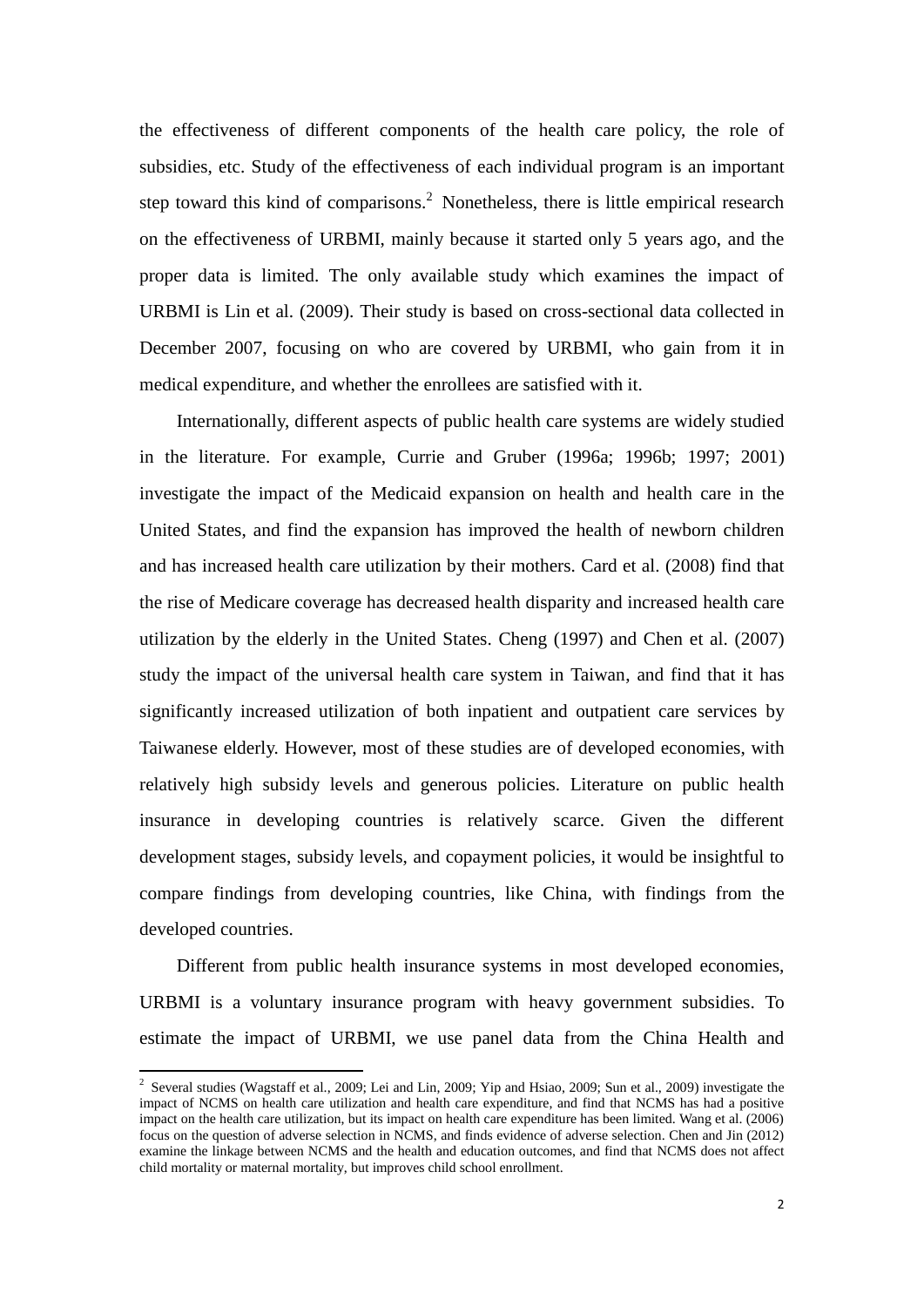Nutrition Survey (CHNS), which is a longitudinal survey project and has collected eight waves since 1989. The last two waves were collected in 2006 and 2009. This feature of the data and the timeline of the implementation of URBMI allow us to better control for unobservables and the selection-bias issue (e.g., Heckman, 1990), which is especially important in the context of enrolling in a voluntary health insurance plan.

Current treatment literature has moved away from homogeneous treatment effect and allows for heterogeneous treatment effects for different groups of individuals. If the treatment effect is heterogeneous, it is important to distinguish between different types of treatment effects, such as treatment effect on the treated, average treatment effect, marginal treatment effect, etc, as discussed in Heckman and Vytlacil (1999). In this paper, we are interested in the treatment effect on the treated, which is an important measure of the effectiveness of policy programs with voluntary participation, as is the case of URBMI. Lei and Lin (2009) and Wagstaff et al. (2009) also estimate treatment effect on the treated when they evaluate the impact of NCMS, the voluntary health insurance program in rural China.

Our main empirical strategy is the difference-in-differences (DID) approach at the individual level.<sup>3</sup> In order to assess the validity of that approach, we carry out two *placebo* tests, which provide strong supportive evidence for the validity of the assumptions in our DID models. Our results indicate that URBMI program has significantly increased the utilization of formal medical services; however, there is no evidence that it has reduced out-of-pocket expenditure. We also find that this program has improved medical care utilization more for the elderly, for low- and middle-income families, and for residents in the relatively poor western region. Our main results are robust to multiple estimation strategies, such as instrumental models, and to various specifications.

The remainder of the paper is organized as follows: In Section 2, we briefly introduce the current Chinese health insurance system, and pay special attention to the

 $\overline{a}$ 

 $3$  Lei and Lin (2009), Wagstaff et al. (2009), and Chen and Jin (2012) also rely on DID methods in their studies on the impact of NCMS.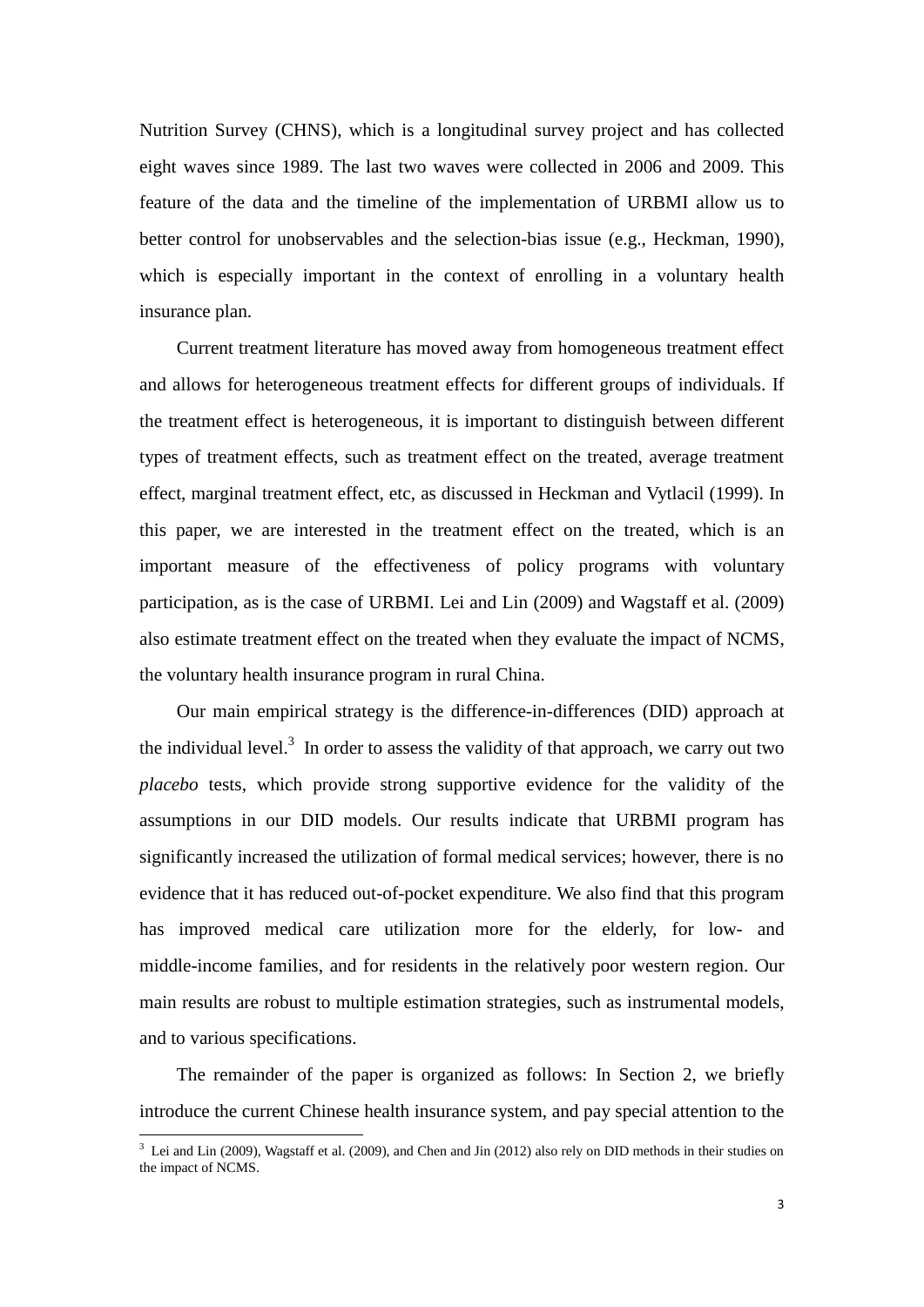institutional setup of URBMI. In Section 3, we describe the China Health and Nutrition Survey, define the main dependent variables and independent variables, and present descriptive statistics. In Section 4, we discuss our empirical strategies. Section 5 gives our main results for the whole sample as well as results for different age groups, income groups, genders, and regions. In that section, we also test the assumptions of the DID estimators and carry out a series of robustness checks. We conclude the paper with Section 6.

#### **2. Urban Resident Basic Medical Insurance**

 $\overline{a}$ 

Before 1998, there were two principal health insurance schemes for the urban population in China: Labor Insurance Scheme and Government Employee Insurance Scheme. Both schemes were employment-based and mostly were for employees in public sector, state-owned and collectively owned enterprises. The dependents of the urban workers, including their children, spouses, and parents, who had no employment-related health insurance, were eligible for partial coverage (Liu, 2002). Aiming to increase insurance coverage and to control health care costs, in 1998 the Chinese government launched a health insurance reform in urban China, and merged the dual system of labor insurance and government employee insurance into a new insurance scheme known as Urban Employee Basic Medical Insurance (UEBMI) (Xu et al., 2007), covering employees and retirees in both the public and private sectors.<sup>4</sup> One notable feature of the new scheme is that it does not cover the dependents any more. There were an estimated about 420 million urban residents who had been left uninsured because they had no formal employment (Yip and Hsiao, 2009).<sup>5</sup> To provide health protection for those urban residents not covered by the UEBMI, the Chinese government began to implement a large-scale health insurance program, URBMI in 2007.

<sup>&</sup>lt;sup>4</sup> Since the reform, there has been a transition process from the old system to the new UEBMI. During our study period 2006–2009, the medical insurance scheme for the government employees still operated in parallel with the new UEBMI, but it had a shrinking coverage and was mainly for employees in government departments, state services, or institutions.

 $5$  The number of 420 million is over-estimated. As noted in footnote one that there were 195 million enrollees of URBMI, and there were only 70 million individuals not covered by any of UEBMI, NCMS and URBMI in 2010.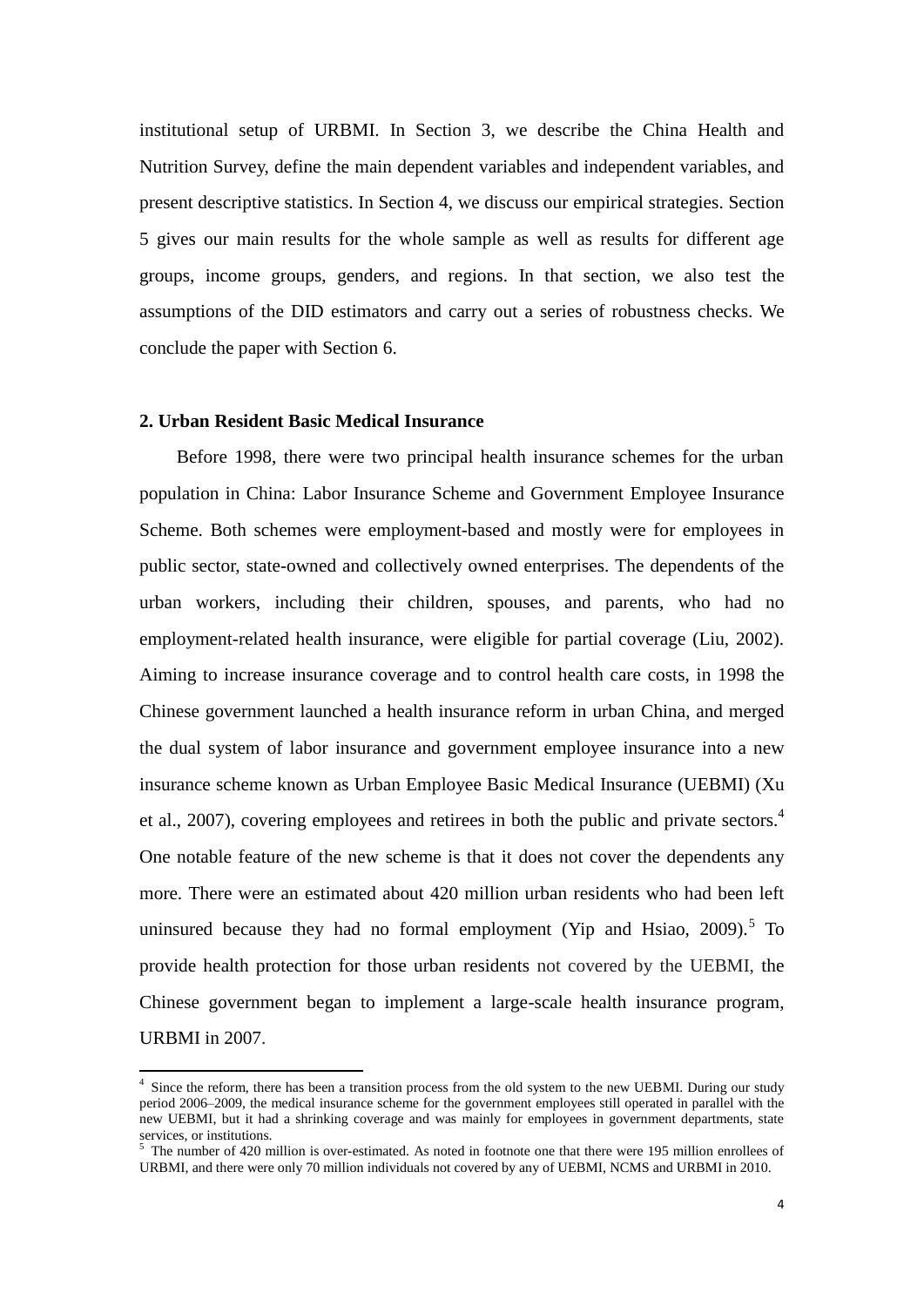URBMI is a government-run voluntary insurance program operated at the city level. Following the broad guidelines issued by the central government, provincial and city governments have considerable discretion over the details. As a result, URBMI exhibits variations in design and implementation across cities. Basically, URBMI mainly covers urban residents without formal employment, including children, the elderly, and other unemployed urban residents (State Council, 2007). To address the problem of adverse selection associated with the voluntary nature of URBMI, some cities require participation in URBMI at the household level. But some cities still allow for enrollment at the individual level.

URBMI is financed by individual contributions and government subsidies shared between central and local governments. The individual contribution for URBMI differs across cities, but is lower than the UEBMI premium, and higher than the individual contribution for NCMS because of the greater expense of health services in urban areas (Lin et al., 2009). In 2008, the minimum government subsidy was 40 RMB per enrollee per year, including a 20 RMB subsidy from the central government for the enrollees in the poorer central and western provinces. For those with financial difficulties or a severe disability, there was an additional subsidy of no less than 10 RMB per child enrollee, and 60 RMB per adult enrollee, of which the central government provided 5 RMB per child enrollee and 30 RMB per adult enrollee in the poorer central and western provinces. The average premium of the pilot cities in 2007 was 236 RMB for adults and 97 RMB for children. On average, the subsidies from central and local governments accounted for about 36 percent of the financing cost for adults, and 56 percent for children (State Council Evaluation Group for the URBMI Pilot Program, 2008). The total amount of subsidies from all governmental sources has increased to 200 RMB per year in 2011 (NRDC, 2012).

Aiming at reducing poverty resulting from poor health or serious illness, URBMI is intended to mainly cover inpatient services and outpatient services for catastrophic illness, and typically does not cover general outpatient services, or covers them only for chronic or fatal diseases such as diabetes or heart disease in the more affluent provinces; but these principles are not always followed in practice. The benefit

5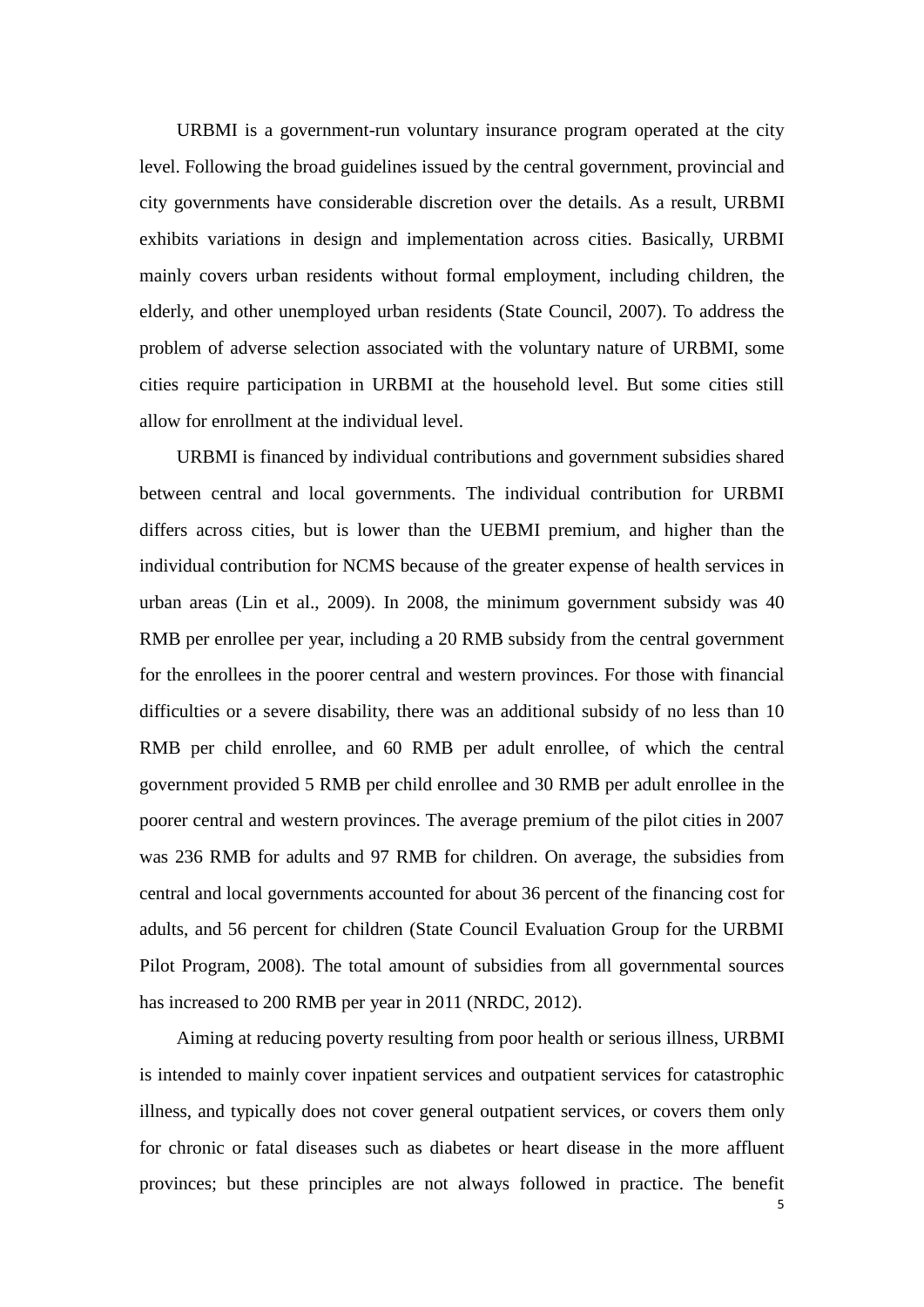package exhibits considerable heterogeneity across cities. In most pilot cities, there are different reimbursement rules for inpatient services delivered at different levels of facilities, which are usually less generous for care delivered at higher-level facilities. The reimbursement cap for inpatient costs is about four times the average annual salary of local urban workers, and the average reimbursement level is around 45 percent (State Council Evaluation Group for the URBMI Pilot Program, 2008).<sup>6</sup>

# **3. Data and Variables**

#### **3.1 Data**

We use data from the China Health and Nutrition Survey (CHNS), carried out by the Carolina Population Center at the University of North Carolina Chapel Hill and the National Institute of Nutrition and Food Safety in the Chinese Center for Disease Control and Prevention. The CHNS is an ongoing longitudinal project collecting rich information to study social and economic changes, especially in health and nutrition, and their effects on the economic, demographic, health, and nutritional status of both rural and urban Chinese population. The CHNS employs a multistage, random cluster sampling procedure to draw the sample from nine provinces in China, including coastal, middle, northeastern, and western provinces, which differ considerably in geography, economic development, public resources, and health indicators. These sampled provinces host approximately 45 percent of China's total population. In each sampled province, counties are initially stratified into low, middle, and high income groups, and then four counties are randomly selected, using a weighted sampling scheme. The provincial capital and a low-income city are selected when feasible. Villages and townships within the sampled counties, and urban and suburban neighborhoods within the sampled cities, are selected randomly.

The content of the survey is comprehensive, covering a wide range of individual, household, and community characteristics. The household/individual survey collects detailed data on medical care usage, health status, health insurance, health behaviors,

 6 For example, the reimbursement rates range from 40% to 90%, and the ceilings are from 25,000 RMB to 100,000 RMB, depending on the city, category of health care services, and service provider; see Lin et al. (2009).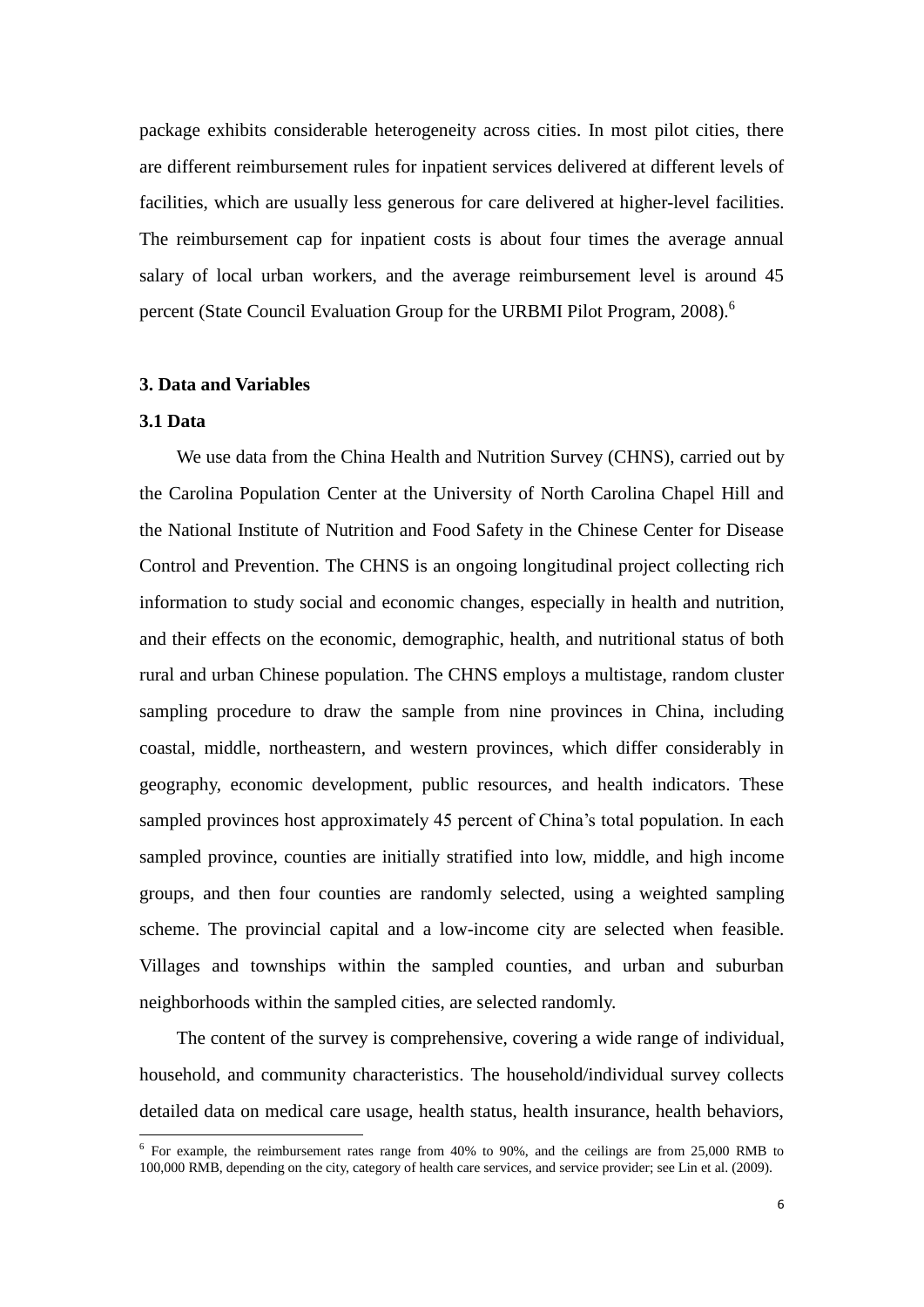economic status, and socio-demographic characteristics for the sampled households and household members. The community survey, which is answered by a community head or community health workers, provides unique information on public facilities, infrastructure, health care provision, and insurance coverage at the community level.

The CHNS survey has collected eight waves of data to date (1989, 1991, 1993, 1997, 2000, 2004, 2006, and 2009). For the purpose of this study, we mainly use the last two waves, and restrict the sample to residents with urban *Hukou* (urban resident registration) living in urban areas. We further restrict the main sample to the target population of URBMI, including children aged 0–18; current students aged over 18; the elderly (age 60 and over) who either are retired or have no job information and are not covered by the UEBMI or by government employee medical insurance; and adults who are unemployed or are temporary workers and not covered by the UEBMI or by government employee medical insurance. The final study sample consists of 3,003 observations, which is an unbalanced panel, including 1,576 in 2006, and 1,427 in  $2009$ .<sup>7</sup> The main variables and summary statistics are in Table 1.

#### **3.2 Dependent Variables and Key Independent Variables**

 $\overline{\phantom{a}}$ 

The main dependent variables are health service utilization and health expenditure. Health service utilization is measured by a binary variable indicating utilization of any formal medical care (for all and for those who have been sick or injured) in the last four weeks, and a continuous variable of inpatient hospital days in the last four weeks.<sup>8</sup> There are two measures for health service expenditures: total health expense for the formal care in the last four weeks, including all expenses such as fees and expenditures for registration, medicines, treatment, hospital bed, etc.; and the out-of-pocket health expenses which are not reimbursed by health insurance.

The key independent variable is whether the respondent is enrolled in URBMI. From the CHNS data, no observations were in URBMI in 2006, and almost half of the

<sup>&</sup>lt;sup>7</sup> We also exploit a non-target population and use the 2004 wave when we test the assumptions of our models and carry out a robustness check.

<sup>8</sup> It has to be noted that only 30 out of 3,003 respondents reported positive inpatient hospital days in the last four weeks. This limits our empirical strategies; it also helps to explain the insignificant effect of the URBMI enrollment on inpatient hospital days in most of our regressions.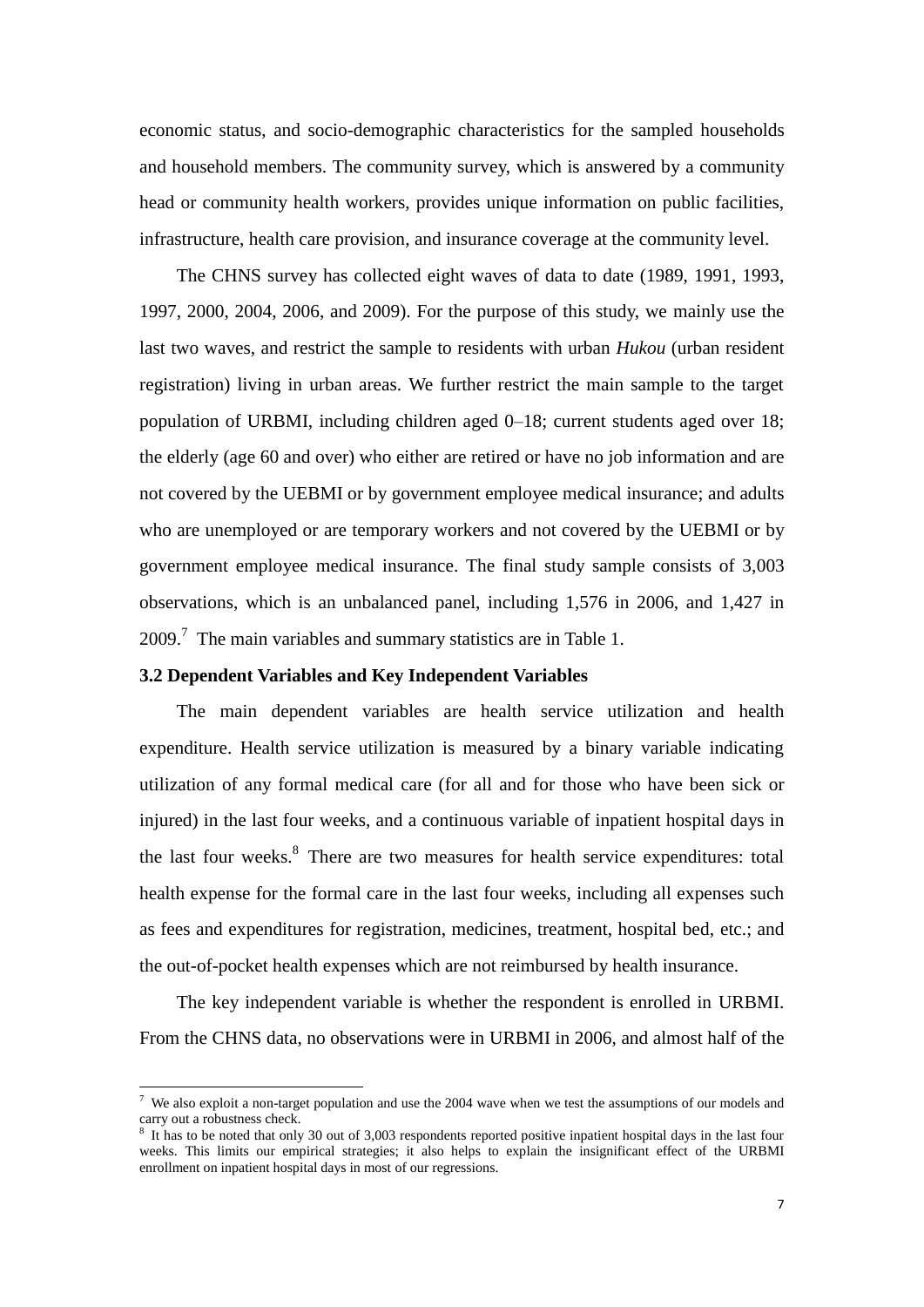observations were enrolled in URBMI in 2009; this allows us to utilize the DID approach. Therefore, we specify two main independent variables for our DID models: one indicating the time period after URBMI was implemented, defined as wave 2009; the other indicating the treated group, defined as those who were enrolled in URBMI in wave 2009. There are 690 respondents who participated in URBMI in wave 2009, and among them, 355 respondents were also surveyed in wave 2006, which form the sample of the treated group. The control group consists of those who were not enrolled in URBMI in 2009, including 737 respondents in wave 2009 and 1221 respondents in wave 2006.<sup>9</sup>

-----Table 1-------

As shown in Table 1, about 48 percent (690 enrollees vs.737 non-enrollees) of the study sample was enrolled in URBMI in 2009. There was no significant difference in health service utilization and expenditure between the treated and control groups in 2006, but the treated group was 6% more likely to utilize formal medical care than the control group in 2009.

Two cities and four counties were sampled from each province in the CHNS, and a total of 54 cities or counties (we refer both cities and counties as cities hereafter) from nine provinces each year in 2006 and 2009. We have exact location information for 48 of them.<sup>10</sup> Combining this location information with the lists of URBMI pilot cities authorized by China's Ministry of Labor and Social Security in 2007–2008, we are able to determine whether or not a sampled city in the CHNS implemented URBMI during 2007–2008. Among the 48 sample cities, 10 implemented URBMI in 2007 and 32 in 2008. They are referred to as URBMI cities in this paper. The remaining 6 cities implemented URBMI in 2009, and they are referred to as

 $\overline{a}$ 

<sup>&</sup>lt;sup>9</sup> We also conduct fixed effect estimation using balanced panel data 2006-2009, and the results (not reported here) are very similar to our main results.

 $10$  Although the CHNS does not release the exact location information for the sample areas, following the strategy in Chyi and Zhou (2010), we identify the sample cities and counties by comparing the reported total areas and populations of the counties or cities in the CHNS community survey data with the corresponding information from multiple yearbooks in China. There are six sample areas that cannot be identified, and are thus excluded from the analysis in Tables 5 to 6 when the indicator for city participation in URBMI is used in the regressions.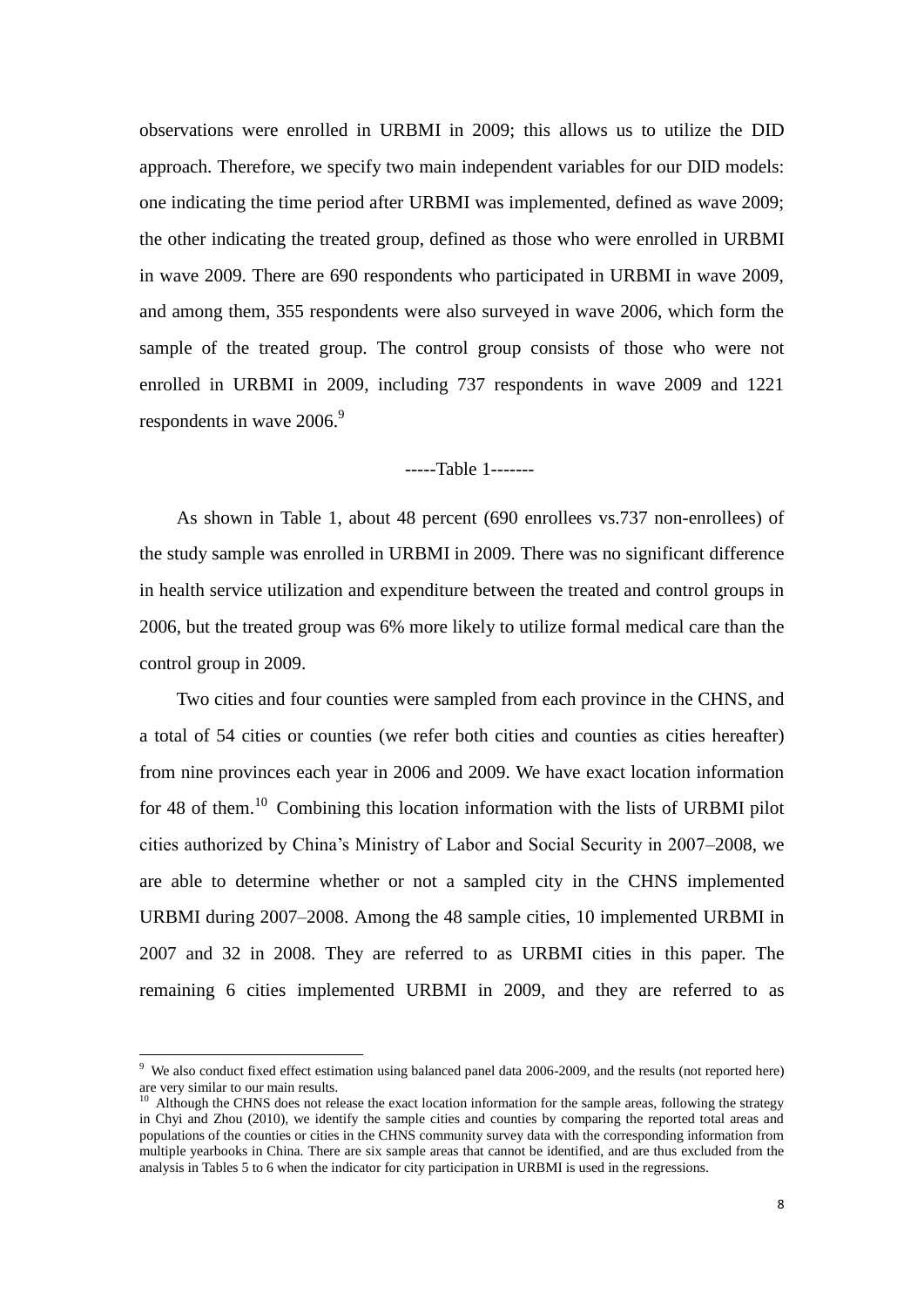non-URBMI cities.<sup>11</sup>

Besides the DID approach, we also apply instrumental variable (IV) methods as a robustness check, and use URBMI cities as one of instruments for individual participation. The other two instrumental variables for individual take-up are two binary variables indicating whether the respondent's household members are covered by the UEBMI or by government employee medical insurance. We will discuss the rationale for choosing them as instrumental variables later.

#### **3.3 Other Independent Variables**

 $\overline{a}$ 

We also control for other covariates affecting health care utilization and expenditure in our study. Individual- and household-level variables include education level (illiterate, primary school, junior high school, senior high school, and college), total household income (inflated to Chinese RMB in 2009), and other demographic variables including age, gender, marital status, household size, and student status. Community-level variables include a binary variable indicating the presence of a health facility in the neighborhood; the average treatment fee for a common cold in the neighborhood (inflated to Chinese RMB in 2009), which proxies for the local price level of health care service; and the natural logarithm of the community urbanicity index developed by Jones-Smith and Popkin (2010), which reflects the development and urbanization level. Provincial dummies are controlled to capture unobserved regional differences.

#### **4. Empirical Strategy: Difference-in-Differences Estimator**

To estimate the impact of URBMI enrollment on health care utilization and expenditure, the main econometric approach we adopted here is to specify a reduced-form relationship and estimate a DID model with the treatment status defined at the individual level. The strategy is to track the outcomes of the enrollees (treatment group) before and after the introduction of URBMI, and then compare the

 $11$  All cities were required to implement URBMI by the end of 2009. In our sample, six sample cities (counties) initiated URBMI in 2009. Among them, four sample cities (counties) started URBMI in June or July, and two sample cities (counties) in December. The survey for CHNS 2009 was conducted from August to November. Due to the limited time lag, it is reasonable to treat these six cities (counties) as non-URBMI cities in our study.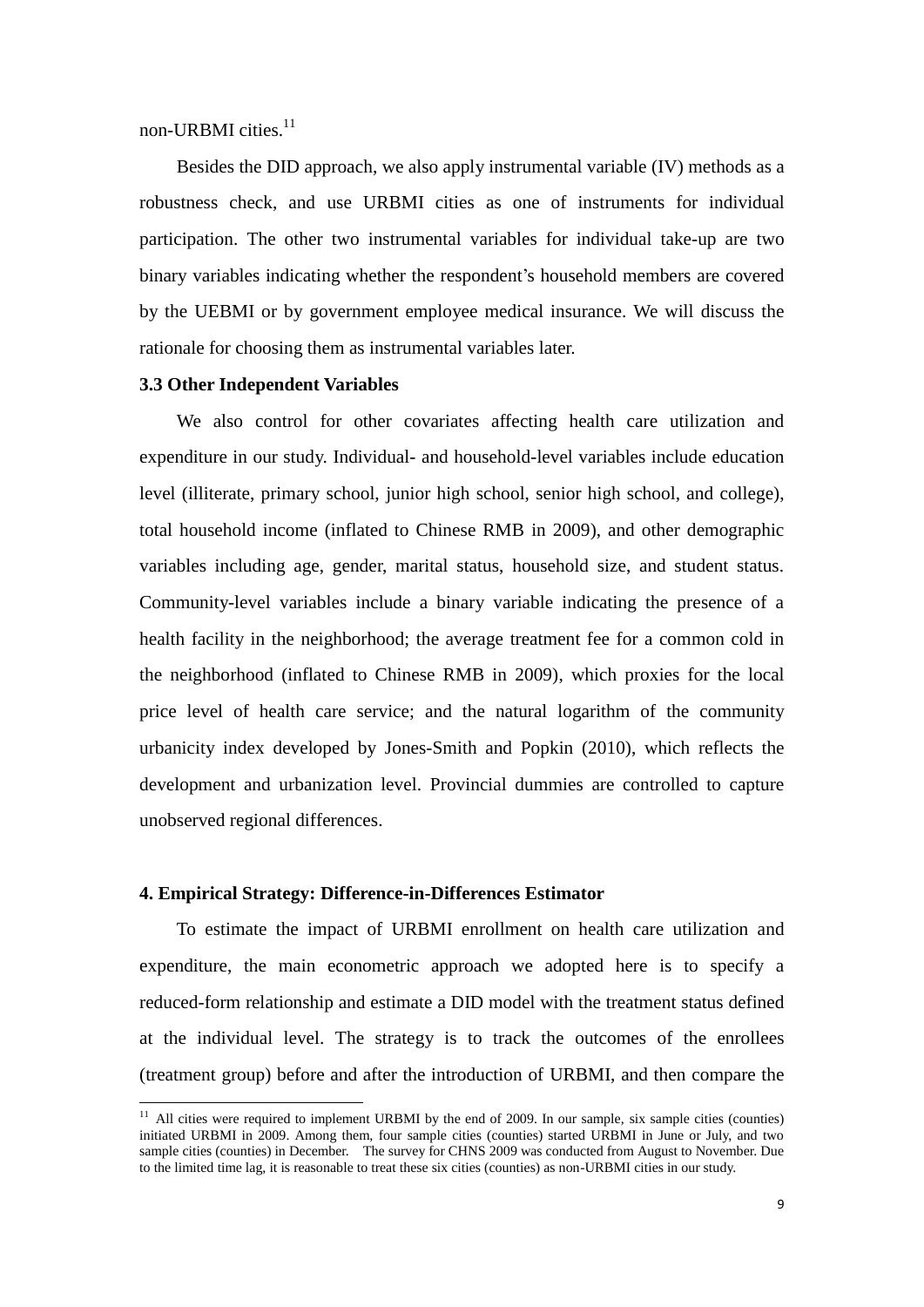changes in outcomes of the enrollees with the corresponding changes for individuals who never participated in URBMI (control group). The simple DID estimator may be expressed as

1 as  
\n
$$
\Delta_{URBMI} = (\overline{Y}_{after}^{treated} - \overline{Y}_{before}^{treated}) - (\overline{Y}_{after}^{control} - \overline{Y}_{before}^{control})
$$
\n(1)

where Δ*URBMI* indicates the effect of URBMI enrollment on the outcomes (i.e., health care utilization and expenditure).  $\overline{Y}^{treatment}$  and  $\overline{Y}^{control}$  represent, respectively, the sample averages of the outcome for the treated and control groups before and after the treatment, as denoted by the subscripts. One main advantage of the DID estimator in equation (1) is that it can control for unobservables which are time-invariant or which are time-variant but with common time trend between the treated and control groups.

To control for other observables that may affect the outcomes, we estimate the following regression model using the pooled sample from both 2006 and 2009: g regression model using the pooled sample from both 2006 and 2009:<br> $Y_i = \beta_0 + \beta_1 After_i + \beta_2 Treat_i + \beta_3 After_i * Treat_i + \beta_4 x_i + \beta_5 \omega_j + \beta_6 \tau_k + \varepsilon_i(2)$ 

$$
Y_i = \beta_0 + \beta_1 After_i + \beta_2 Treat_i + \beta_3 After_i * Treat_i + \beta_4 x_i + \beta_5 \omega_j + \beta_6 \tau_k + \varepsilon_i (2)
$$

where *i* indexes individuals, *j* indexes communities, and *k* indexes provinces.  $Y_i$  is the outcome variable, i.e., health care utilization or expenditure, for observation *i*; *After<sup>i</sup>* is an binary indicator for observation *i* in wave 2009, the time period after the introduction of URBMI; *Treat<sub>i</sub>* is a binary variable for treatment status;  $x_i$  is a vector of observed individual or household characteristics;  $\omega_i$  is a vector of community characteristics;  $\tau_k$  is the provincial fixed effect;  $\varepsilon_i$  is a random error term. The coefficient  $\beta_1$  of *After<sub>i</sub>* represents the common time-series change in the outcome for control and treated groups. The coefficient  $\beta_2$  of *Treat<sub>i</sub>* measures the time-invariant difference between treated and control groups. The coefficient  $\beta_3$  of the interaction of *After<sub>i</sub>* and *Treat<sub>i</sub>* is our primary interest. Under the assumptions of DID estimator discussed above,  $\beta_3$  identifies the effect of URBMI on the enrollees, i.e., the treatment effect of URBMI on the treated. We will carry out tests for the underlined assumptions of the DID estimator later.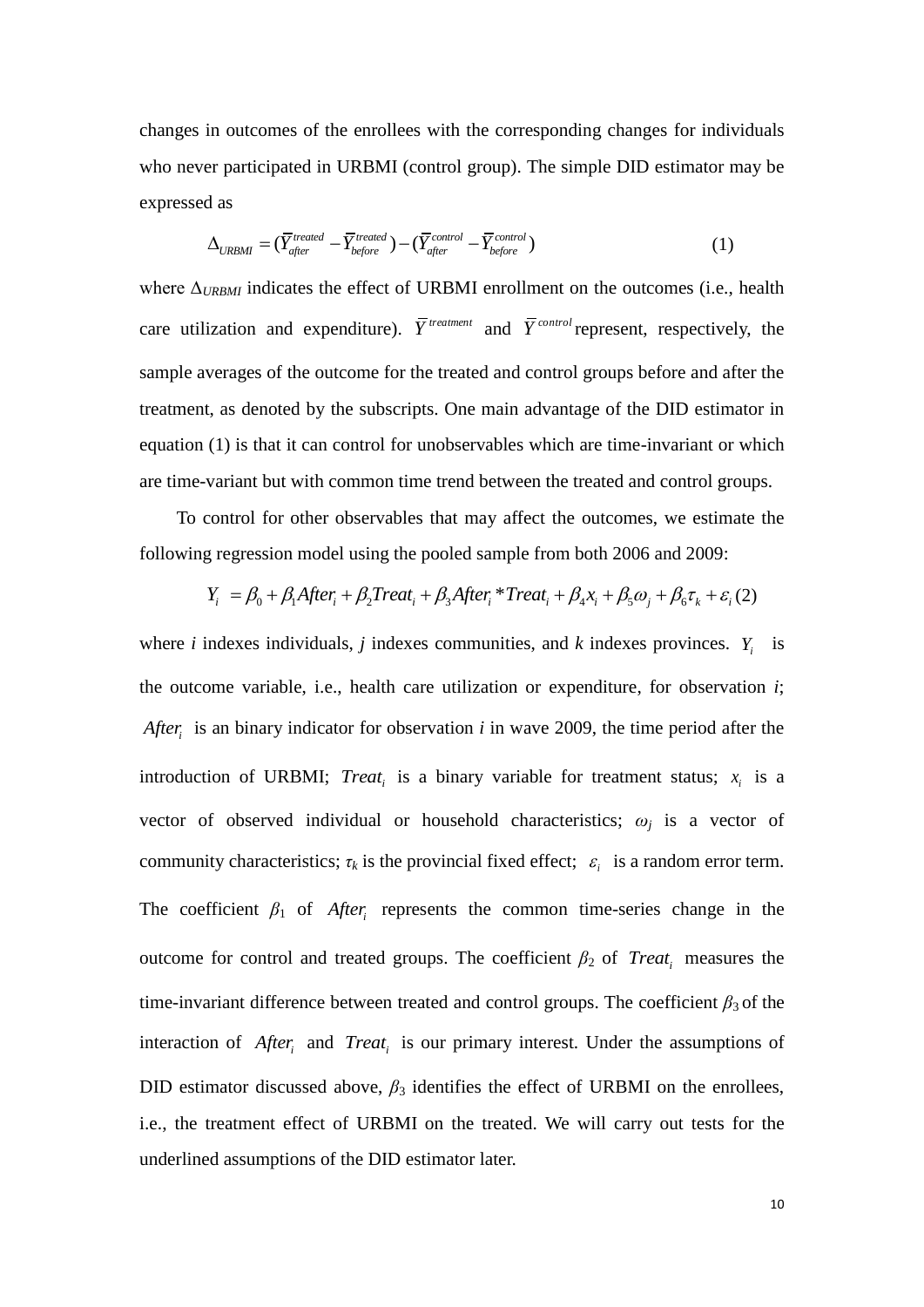#### **5. Empirical Results**

# **5.1 Main Results**

 $\overline{a}$ 

Table 2 presents the results for the impact of URBMI enrollment on health care utilization and expenditure using OLS (or logit when applicable) and DID estimators.<sup>12</sup> Marginal effects from the logit model are calculated and reported with standard errors in parenthesis. Panel 1 in Table 2 consistently shows that enrollment in URBMI has significantly increased the probability of individuals' utilization of formal medical services in the past four weeks by 4 or 5 percentage points. Among people who were sick or injured in the four weeks prior to the survey, we find a similar positive effect on formal health care utilization (panel 2), but less precisely estimated due to the small sample size.

Panel 3 indicates that there was no significant effect of URBMI enrollment on the number of inpatient days in the last four weeks. One of the main reasons for these insignificant findings is that the CHNS only asks information on inpatient service for the past four weeks, which results in very few inpatient incidences. There are only 30 people having positive inpatient days.

Panels 4 and 5 report results on health expenditures, and the dependent variables are natural logarithm of the expenses. In panel 4, we find no evidence that the URBMI take-up status has reduced out-of-pocket expenditure.<sup>13</sup> Results in panel 5 suggest that total health care expenditure was increased by about 15% due to URBMI enrollment, but these results are insignificant. The finding that URBMI has not reduced out-of-pocket spending is consistent with the existing literature on the impact of NCMS in rural China (e.g. Wagstaff et al., 2009; Lei and Lin, 2009; Yip and Hsiao, 2009). This result is partly due to the increase of formal health care utilization, and partly due to the fact that URBMI appears to make people more likely to use higher-level providers as we shown later.

-----Table 2-------

<sup>&</sup>lt;sup>12</sup> We report only coefficients of primary interest here, for ease of exposition, except for the estimation for any formal care (see Table A1); but the full set of regression results is available from the authors upon request.

<sup>&</sup>lt;sup>13</sup> We also consider the impact of URBMI on out-of-pocket expense for those who were sick or injured in the last four weeks, and for those users of formal medical care. The results (unreported here) are also insignificant.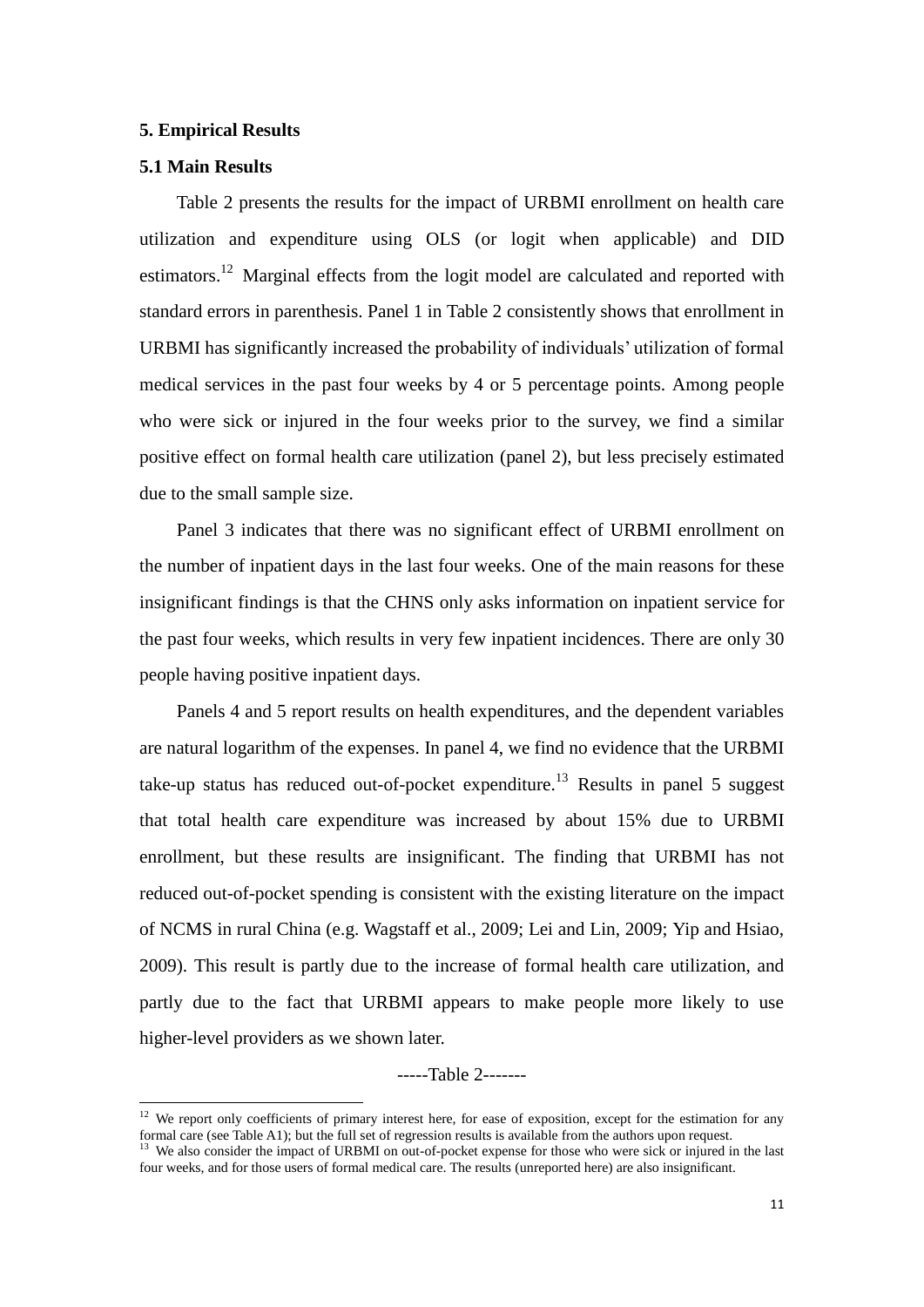#### **5.2 Tests for DID Assumptions**

To obtain a consistent estimate of the impact of URBMI from OLS, it is required that the enrollment be unrelated to unobserved individual characteristics that may directly affect health care utilization and expenditure. In other words, there should be no omitted variable bias or self-selection. In the health insurance literature, adverse selection is always a serious concern. The DID estimators relax this requirement to some degree. If the unobservables are time-invariant or time-variant but have common time trend in treated and control groups, DID still estimates the causal effect of URBMI for the enrollees consistently. However, from columns (3) and (4) of Table 1, we can see that the observable characteristics of the treated group differ significantly from those of the control group in both 2006 and 2009. The treated group had lower incomes and was less educated, older, and more likely to be married than the control group in 2006. Although we control for the observables, unobserved time-invariant individual heterogeneity, and unobservables with common time trends through DID methods, it may still raise concern that there is a possibility that our findings are driven by time-varying unobservable characteristics with different time trends. Therefore, we conduct two placebo tests to examine the validity of the DID assumptions.

# -----Table 3-------

We first obtain the analogous estimates of the impacts of URBMI using the 2004 and 2006 data. This period was before the implementation of URBMI, which started in 2007. Specifically, exploiting the panel nature of the data, we define the treatment status (the URBMI take-up status) using 2009 wave data as before, and then apply the DID estimators to the 2004 and 2006 data to estimate the effect of the (nonexistent) URBMI on health care utilization and expenditure in 2006. As shown in Table 3, the results suggest that there were no significant differences between the treated and the control in health care utilization and expenditure from our DID estimation. This means that our main findings in Table 2 are most likely to capture the effect of URBMI, and are not driven by the different time trends of unobservables between treated and control groups; otherwise, we should also observe significant results based

12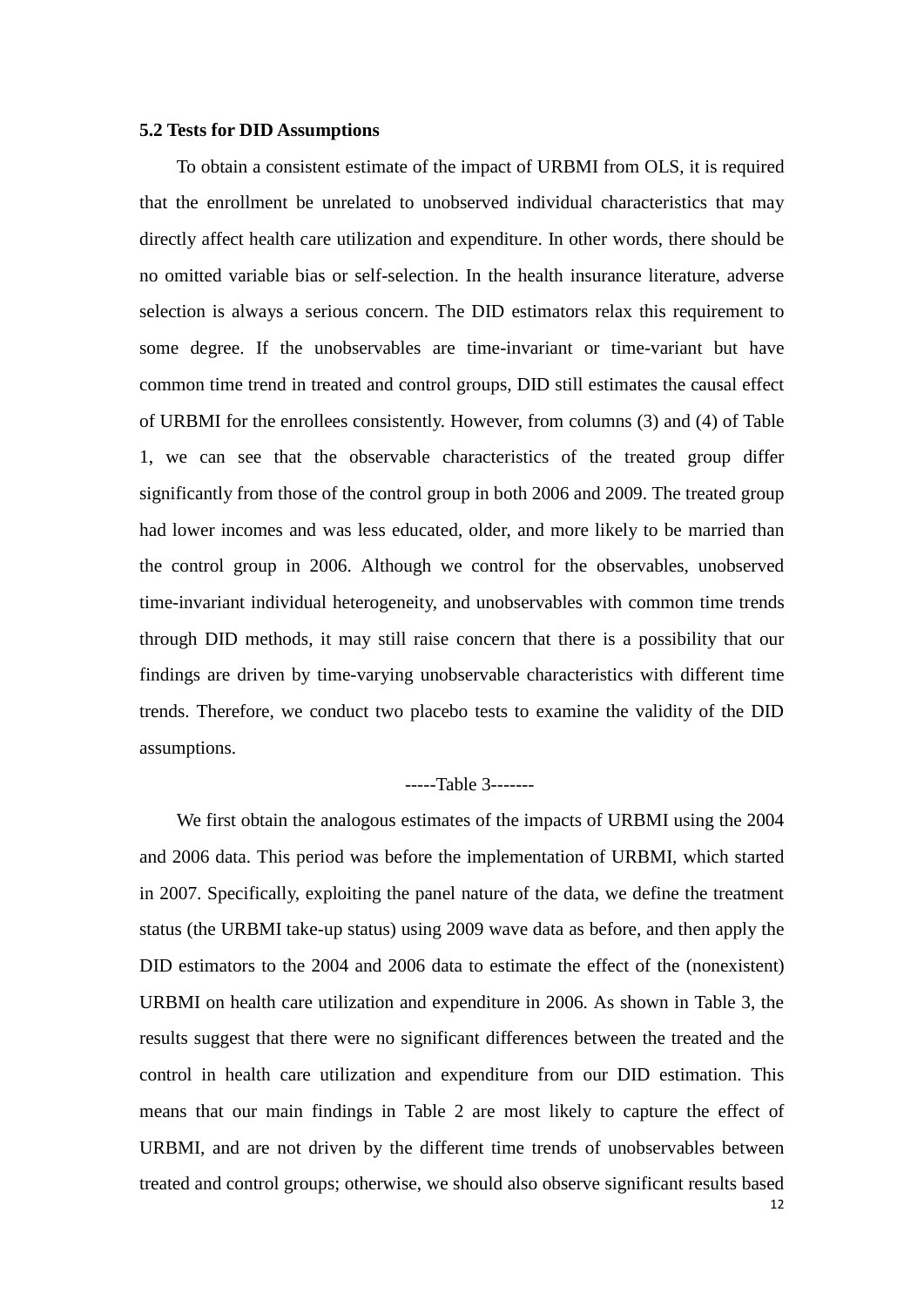on 2004 and 2006 data if the time trend instead of URBMI is responsible for our findings in Table 2.

There could be another story of adverse selection: that people choose to participate in the program because they are expecting deterioration of their health in the foreseeable future, and this cannot be observed by the researchers. Under this scenario, the enrollees would utilize more health services than non-enrollees even if URBMI had no effect. If this is the case, then the results from our DID models could be biased. In order to address this possibility, we carry out another placebo test, which uses the utilization of preventive medical services as the dependent variables in our DID models. The rationale is that if the above story is true, then the enrollees should utilize more health services whether they are covered or not covered by URBMI. Preventive medical care is typically not covered by URBMI. There are two specific types of preventive care: general physical examinations, and other preventive care for specific conditions, such as blood tests, blood pressure screening, vision and hearing examinations, prenatal examination, and gynecological examination. Table 4 gives analogous estimates for uncovered preventative care, using 2006 and 2009 data. All results consistently show that the enrollees of URBMI did not differ significantly from the non-enrollees in the probability of using preventive care services.

-----Table 4-------

The above two placebo tests are obviously not proof of the exogeneity of URBMI enrollment, but they suggest that any potential bias in our main results stemming from adverse selection and non-constant unobserved heterogeneity must be small, which provides strong evidence to support the validity of our DID estimates.

#### **5.3 Robustness Check**

In this subsection, we carry out three robustness checks. We first experiment with alternative definitions of treatment groups and control groups. Secondly we apply a triple difference (difference-in-differences-in-differences, DDD) approach to estimate the impacts of URBMI. Lastly we apply an instrumental-variable approach to deal with potential endogenous bias.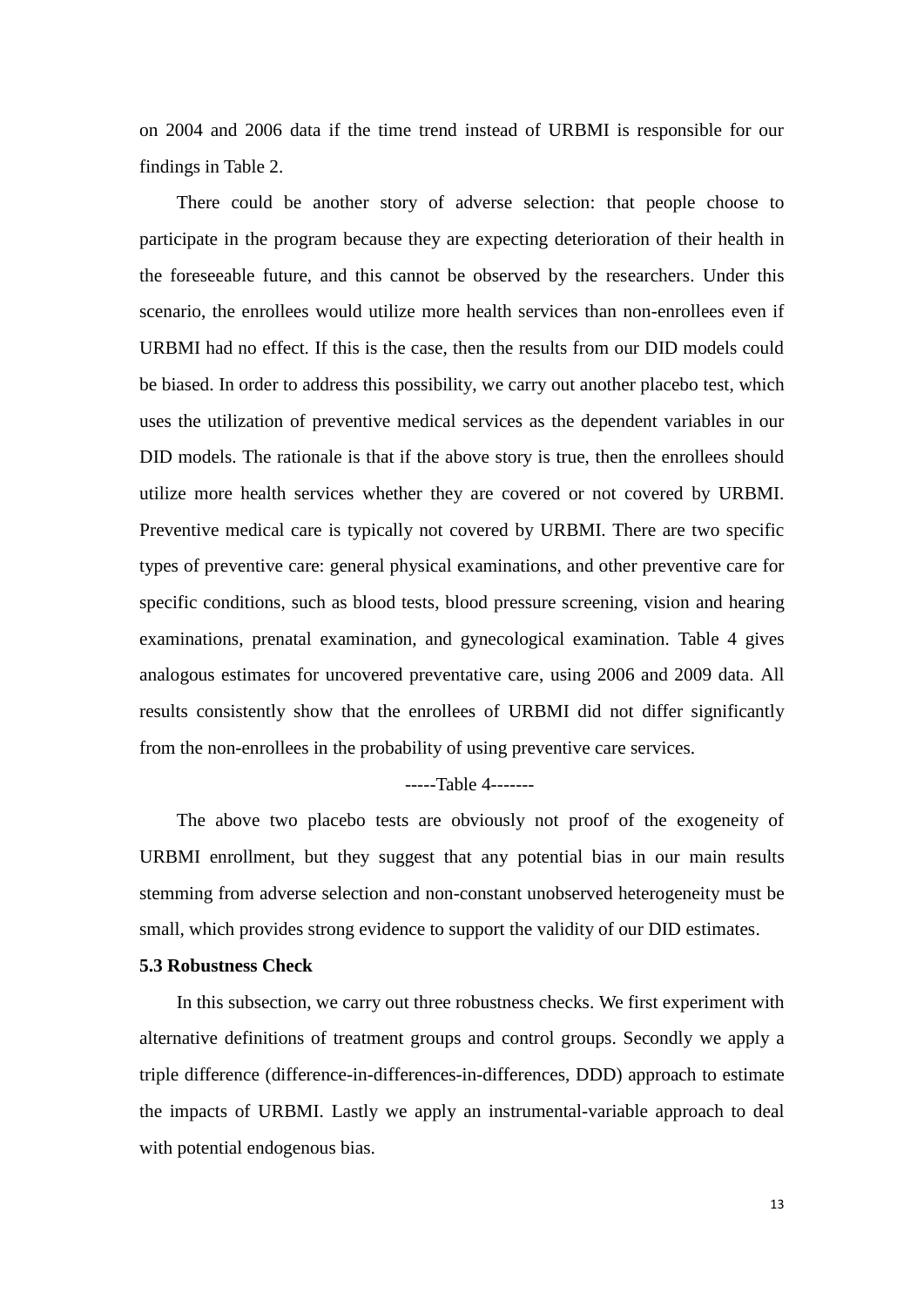#### *DID Estimation Using Different Treatment/Control Groups*

In addition to the main sample, using information on individual enrollment status and cities' exposure to URBMI, we define different treated and control groups to test the robustness of our main results. One treated group and three control groups are defined as follows. The treated group only includes the enrollees in the URBMI cities.<sup>14</sup> Control group I includes target residents living in the URBMI cities who chose not to enroll. Control group II includes those living in the non-URBMI cities. Since all sample cities (or counties) had implemented URBMI by the end of 2009, there may be some residents who joined URBMI in control group  $II$ <sup>15</sup>. Thus, we exclude those enrollees from control group II, and obtain control group III.

The arguments in favor of the comparison between the treated and control group I are that people living in the same cities are more likely to have common time-series changes in health care access, expense, etc., than people living in different cities; the city fixed effects are the same for both treated and control groups, and there is no selection bias at city level. But this comparison may suffer from selection bias at the individual level, i.e. people living in the URBMI cities may select themselves into the program in part on the basis of unobserved individual characteristics that change over time. Comparison between the treated and control group II/III can alleviate the selection bias problem at the individual level, but may be vulnerable to bias from unobserved time-variant city-level characteristics.

Column (1) of Table 5 is the main results from column (3) of Table 2. Columns (2) to (4) summarize the results from the DID estimations using these alternative treated and control groups. In panel 1, we consistently find a significant positive effect of URBMI enrollment status on the probability of using formal health service, but of somewhat larger magnitude than for the main results in column (1). In panel 2, columns (3) and (4) show that URBMI has a positive effect on utilization of formal health care when we restrict the sample to those who were sick or injured in the past

 $\overline{a}$ 

<sup>&</sup>lt;sup>14</sup> For our main results in Section 5.1, we include all enrollees in the URBMI and non-URBMI cities in the treated group.

 $^{15}$  In CHNS 2009, out of a total of 690 enrollees in the study sample, there are 42 respondents reporting URBMI enrollment in non-URBMI cities where URBMI was introduced in 2009.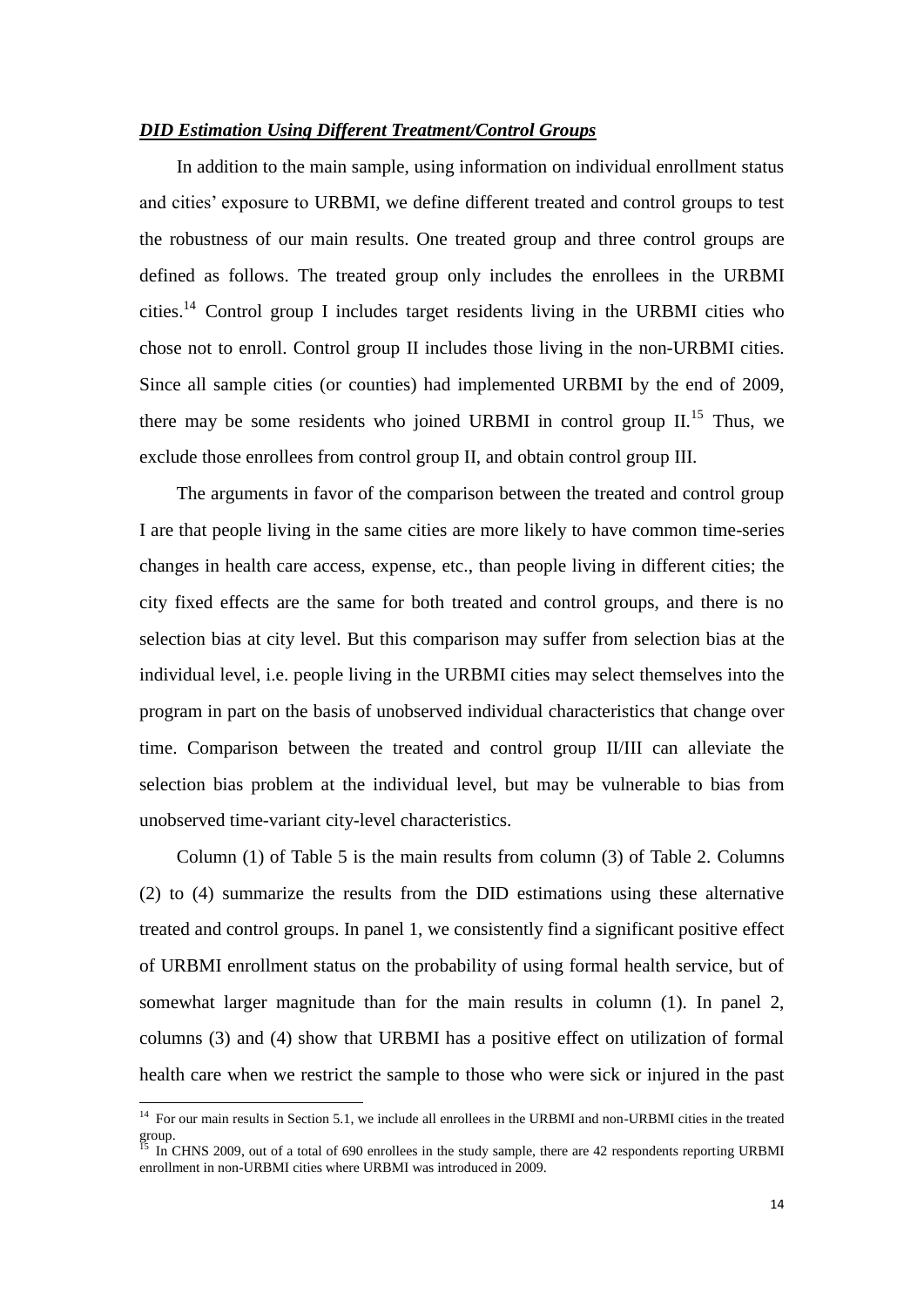four weeks. Moreover, in columns (3) and (4) of panels 4 and 5 in Table 5, we find that, compared to those living in non-URBMI cities, the enrollees in URBMI cities had significantly higher out-of-pocket and total health care expenditure.

-----Table 5-------

#### *Triple Difference Estimation*

 $\overline{\phantom{a}}$ 

However, as discussed earlier, results in columns (3) and (4) may be biased due to unobserved time-variant city characteristics. To control for the unobserved heterogeneity of the URBMI and non-URBMI cities, such as health policies that are associated with individual health care access and expense, we apply a triple difference (DDD) approach. The idea is that target population and non-target population in the same city share same city-level heterogeneity; this heterogeneity affects the health care utilization and expenditure in a similar way for the target population and for the non-target population.<sup>16</sup> The city level heterogeneity can be differenced out between these two populations, and hence DDD can control for bias from unobserved time-variant city characteristics. Specifically, we estimate the following DDD model using the sample of both target population and non-target population:<br>  $Y_{it} = \beta_0 + \beta_1 After_t + \beta_2 Treat_{it} + \beta_3 TP_{it}$ 

$$
Y_{it} = \beta_0 + \beta_1 After_t + \beta_2 Treat_{it} + \beta_3 TP_{it}
$$
  
+  $\beta_4 After_t * Treat_{it} + \beta_5 After_t * TP_{it} + \beta_6 Treat_{it} * TP_{it}$   
+  $\beta_7 After_t * Treat_{it} * TP_{it} + \beta_8 x_{it} + \beta_9 \omega_{jt} + \beta_{10} \tau_k + \varepsilon_{it}$  (5)

where *TP* is a binary variable indicating the target population of URBMI. The non-target population includes those insured in the UEBMI in CHNS 2006–2009, who have ages in the range from 19 to 89. In order for the target sample to be comparable with the non-target sample, we exclude from the former all children under age 18 (268 observations). The coefficient  $\beta$ <sup>7</sup> measures the impact of the URBMI program.

The results from this DDD approach are in columns (6) and (7) of Table 5. Consistent with column (1), the results in column (6) and (7) show that the

<sup>&</sup>lt;sup>16</sup> As shown in column (5) of Table 5, we also conduct DID estimations for non-target sample, with the treated group defined as those living in URBMI cities and the control group defined as those living in non-URBMI cities. We find no significant difference in health care utilization and expenditure between these two groups.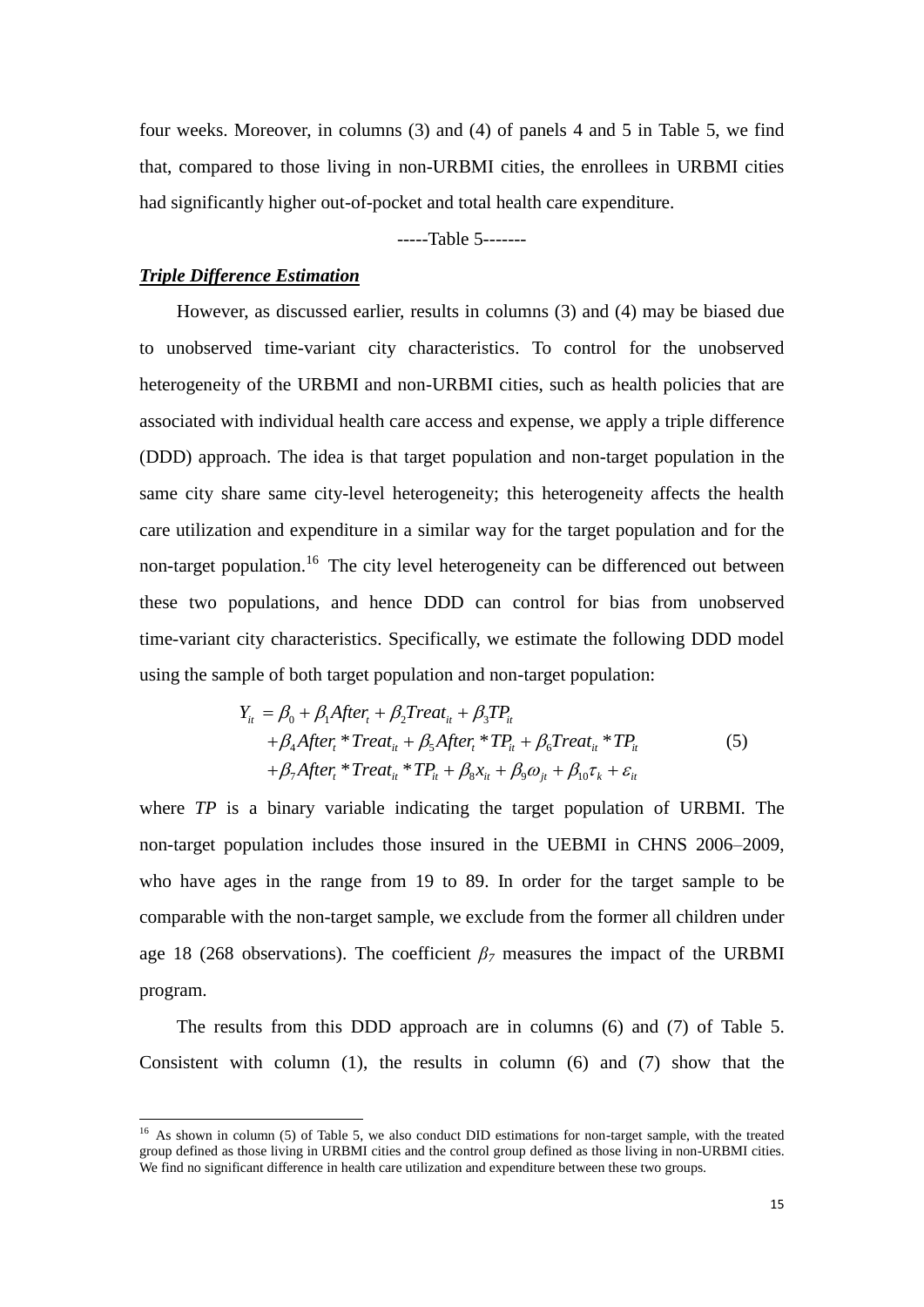implementation of URBMI significantly increased access to formal health care, by 11 percent, for the enrolled target population. However, the previous significant results on out-of-pocket expenditure disappeared; the significant and positive results on total expenditure remain unchanged. In any case, the overall pattern of the results based on DDD models suggests that our main results are robust.

#### *Instrumental Variables Estimation*

For the last robustness check, we further deal with the potential endogeneity of URBMI enrollment by the IV method. Our instrumental variables include URBMI cities during 2007–2008, a dummy indicator for individuals with family members insured in UEBMI, and a dummy indicator for individuals with family members covered by government employee medical insurance.

Since only registered residents in the project cities are eligible for the program in most cases, individual take-up status is highly correlated with the introduction and the time of URBMI at the city level. In our sample, the enrollment rate was about 53% in URBMI cities and 25% in non-URBMI cities in 2009. Besides, the URBMI cities were mainly selected by the provincial governments, and the city governments were implementing URBMI following the policy guidelines issued by the central government. It is reasonable to assume that the selection of the URBMI city is exogenous to individuals.

Under the current health care system in China, most cities have individual medical savings accounts for UEBMI enrollees. These UEBMI enrollees may use their own account to buy drugs from pharmacies for their uninsured household members. Therefore, individuals with household members insured by UEBMI may feel less need to take up URBMI. Besides, those uninsured individuals cannot use this account for formal medical care, because it is not allowed by policy and can be easily found out by the health care provider. It may be plausible to assume that the insurance status of other family members has no direct effect on individual formal health care utilization after controlling for the individual's own insurance status and socioeconomic characteristics. Furthermore, we also experiment with an indicator of family members' insurance status in government employee medical insurance as the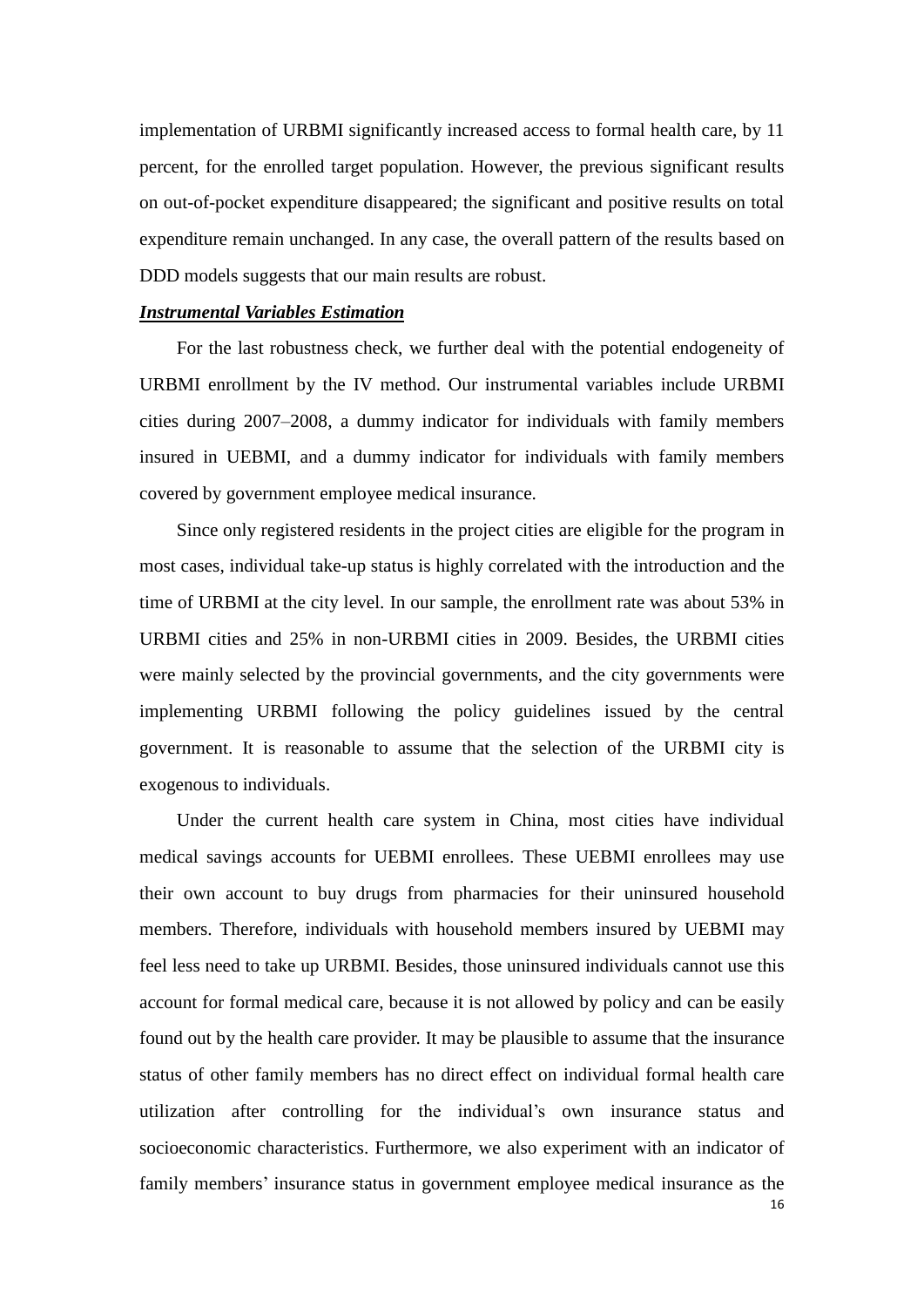instrument, because it is another main public insurance scheme in urban China, although there are no individual accounts in this scheme.<sup>17</sup>

The first stage results, presented in Table A2, show that people living in cities exposed to URBMI during 2007–2008 were significantly more likely to enroll than those in cities exposed to URBMI in 2009. Individuals with family members insured in UEBMI were significantly less likely to take up URBMI; however, family members' insurance status in government employee medical insurance has no significant impact on the URMBI take-up, which is consistent with the fact that this insurance scheme does not have an individual account.

We experiment with different combinations of these three variables as our instruments. As reported in Table 6, the instruments pass the weak instrument tests, and first-stage *F*-statistics are greater than 15 with *p*-values of 0.00 in most specifications. The over-identification tests show that the exogeneity of the instruments cannot be rejected at any significance level for most specifications except Panel 4, which is on the out-of-pocket expenditure. This is reasonable since the family members with other public health insurance, especially with UEMBI, can cover some medical expenses for other family members as discussed earlier, i.e. the public health insurance enrollment status of one family member can affect the medical expenditure of others directly.

Consistent with the main results in Table 2, the IV estimates in panel 1 of Table 6 show a similar positive effect of the URBMI take-up on access to formal health care, but of somewhat larger magnitude (0.18–0.19) and less significance (10 percent level). In Panel 2, IV estimations using wave 2009 show that participation in URBMI has also significantly increased formal medical care use for those who have been sick or injured in the last four weeks (significant at the 5 percent level). Looking at panels 4 and 5, we find that joining URBMI resulted in increased total health expenditures but had no significant impact on out-of-pocket expense.

-----Table 6-------

 $\overline{a}$ 

 $17$  Refer to section 2 for more background about the current health insurance system in urban China.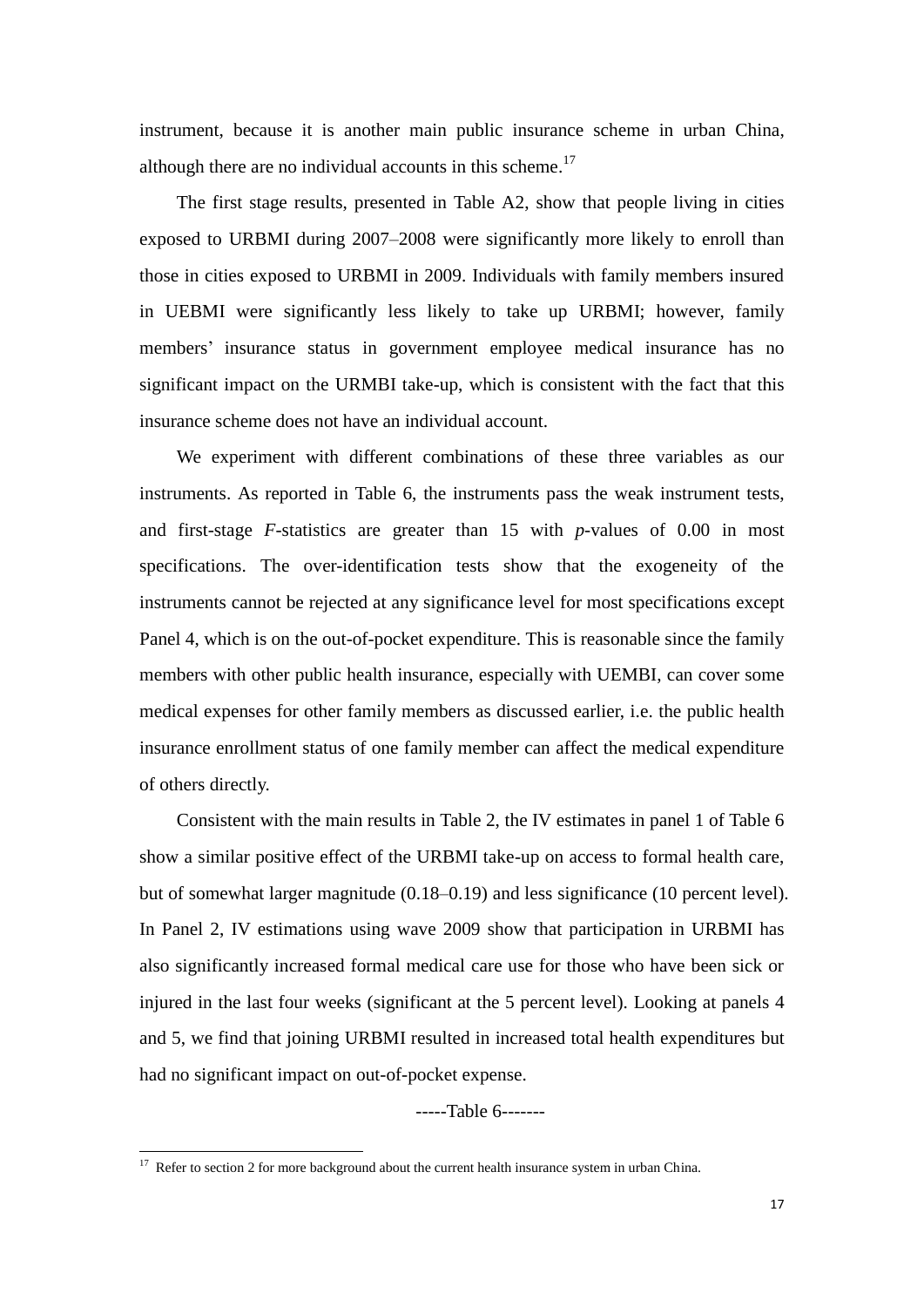Taken together, the results of the above three robustness checks suggest that URBMI did not reduce out-of-pocket health expenditures. This finding is consistent with the study by Wagstaff and Lindelow (2008) on earlier urban health insurance schemes in China. There are two possible reasons. One is that URBMI enrollment made people more likely to use formal medical care, as we find consistently. Another reason, supported by the supplemental results in Table A3, is that URBMI also increased the probability of people seeking care from higher-level providers. Health care from a higher-level provider is usually more expensive and is reimbursed less.

The potential endogeneity of our IVs as discussed in previous paragraph casts some doubt on our IV results in Panels  $4 \& 5$ , but overall, our main findings that URMBI has increased utilization of formal health care but has not reduced the out-of-pocket expenditures are consistent throughout different model specifications and samples.

### **5.4 Heterogeneous Effects**

In Table 7, we present heterogeneous effects of URBMI for different subpopulations, using the DID methods. First, in columns  $(1)$ – $(3)$  we examine if URBMI enrollment has differential effects for children (0–17 years old), the elderly (60 and above), and adults (18–59 years old). We find that the elderly enrollees are 19 percent more likely to use formal health care at a 1% significance level. Adult enrollees have significantly more inpatient hospital days (0.22 day) in the last four weeks than adult non-enrollees. There is no evidence that URBMI enrollment has improved health care utilization for children.

### -----Table 7-------

18 In columns  $(4)$ – $(6)$ , we stratify the sample by household income level – below the 30th percentile, between the 30th and 70th percentiles, and above the 70th percentile of the income distribution – and obtain the DID estimates for each subsample. The results reveal that participating in URBMI has significantly improved the probability of formal health service utilization (by 10 percent) and inpatient hospital days (by 0.27 day) for low-income groups. Medium-income groups also benefit from participating in the program, and the program has significantly improved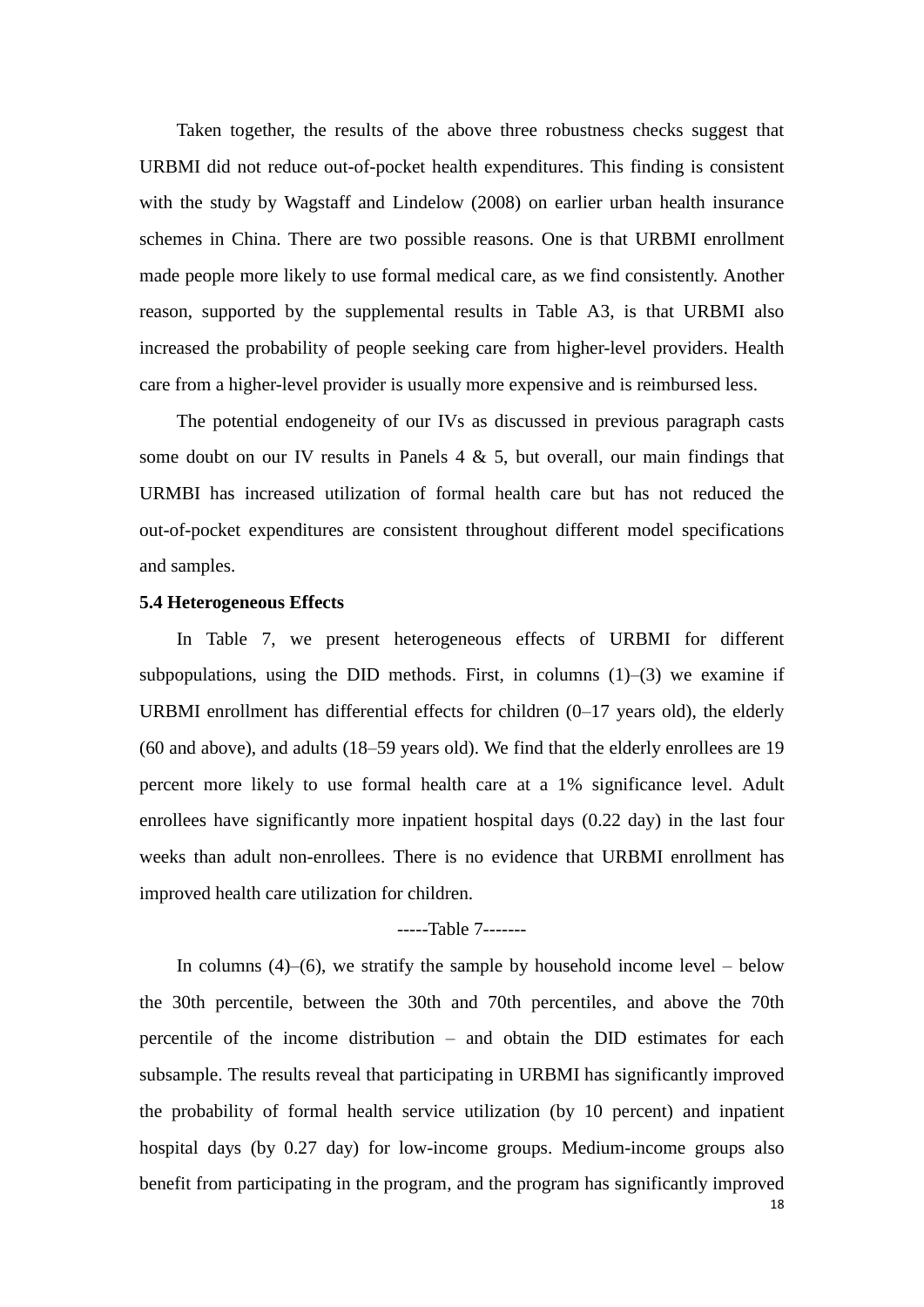their access to formal health care. Their total medical expenditure has also increased significantly. However, the effects are insignificant for high-income families. These findings are different from those of Wang et al. (2005) on the NCMS, but are consistent with those of Currie and Gruber (1996b) on the United States.

In columns (7) and (8) of Table 7, we estimate the effect of URBMI separately for males and females. We find that there is a significant positive impact of URBMI on access to formal care for males, but no such significant effect for female participants. A possible explanation is that males may have higher price elasticity of demand for medical care than females (Manning and Phelps, 1979).

In the last three columns, we investigate the differential effects of URBMI by regions: eastern, central, and western. The results show that the URBMI participants in the relatively poor western region are significantly more likely to use formal care. For participants in eastern and central China, we find no such significant positive effects. These findings are consistent with Liu and Tsegai (2011) on NCMS.

In all regressions in Table 7, we find no evidence that URBMI enrollment has reduced out-of-pocket expenditure for any subgroup. In eastern regions, the out-of-pocket expenditures have been increased by 29 percent (though significant at the 10% level). Consistent with increased utilization of formal medical care, we also find that the program participation has increased the total health care expense for medium-income groups, and for residents in the western region.

#### **6. Concluding Remarks**

Our major results are that URBMI has significantly increased the utilization of formal medical services. However, we find no evidence that it has reduced out-of-pocket expenditure. These results are robust to various specifications and multiple estimation strategies. In particular, the assumptions for our DID model have passed two placebo tests.

The finding that URBMI has not reduced out-of-pocket spending is not surprising, and is consistent with the existing literature on the impact of the NCMS in rural China (Wagstaff et al., 2009; Lei and Lin, 2009; Yip and Hsiao, 2009; Sun et al., 2009; Sun

19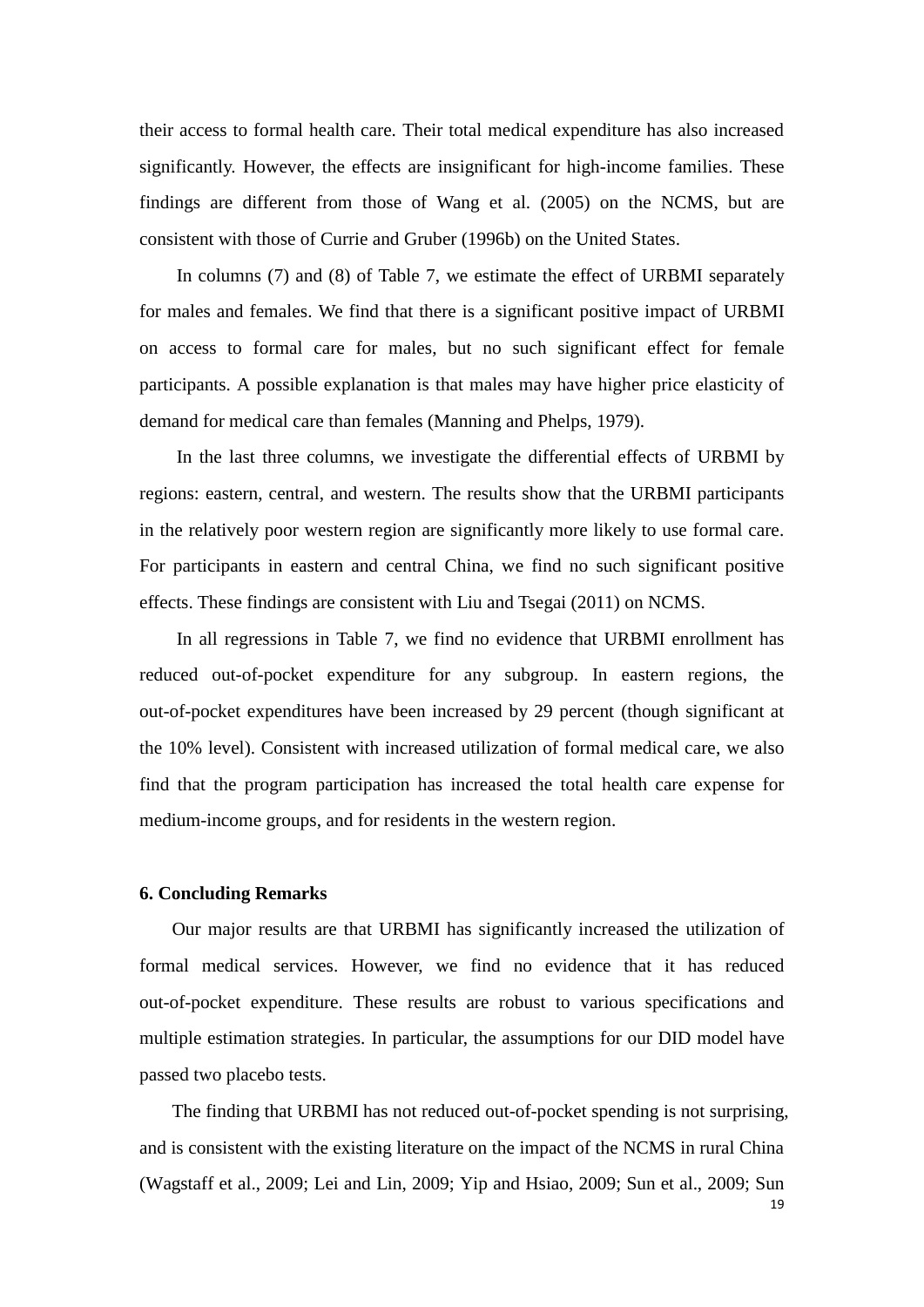et al., 2010; Shi et al., 2010). This result is partly due to the increase of formal health care utilization, and partly due to the fact that URBMI appears to make people more likely to use higher-level providers, which is consistent with previous literature (Wagstaff and Lindelow, 2008). However, since URBMI only started five years ago, it is still too early to tell its long-term effects, such as the aggregate effect examined in Finkelstein (2007), which is six times larger than the effect estimated from individual studies like ours.

We also investigate heterogeneous effects of the program for different age groups, income groups, genders, and regions. The program has improved medical care utilization more for the elderly, for low- and middle-income families, and for urban residents in the relatively poor western region. Our findings on low-income families are consistent with the results of Lin et al. (2009), who also find that poor participants are more likely to feel relief of a medical financial burden.

This finding of increasing utilization of formal medical care but no improvement of inpatient services should be interpreted with caution. There is an important data limitation in this study that the CHNS only collects inpatient services information for the past four weeks at the time of survey. Since inpatient service is a rare event, collecting information only in the past four weeks instead of a longer time (e.g., 12 months in most surveys) prevents us from accurately estimating the impact of URBMI on inpatient services. Our results do not mean that URBMI has no effect on inpatient service use. In fact, most of our estimates for inpatient care are positive, though they are not significant, due to the small sample size.

This study is subject to an additional data limitation that we only study a limited set of outcome variables, and cannot explore the impact of URBMI on the frequency of formal medical care use, as well as supply-side responses. We also do not examine URBMI on health outcomes. Research on those issues promises to be fruitful in the future.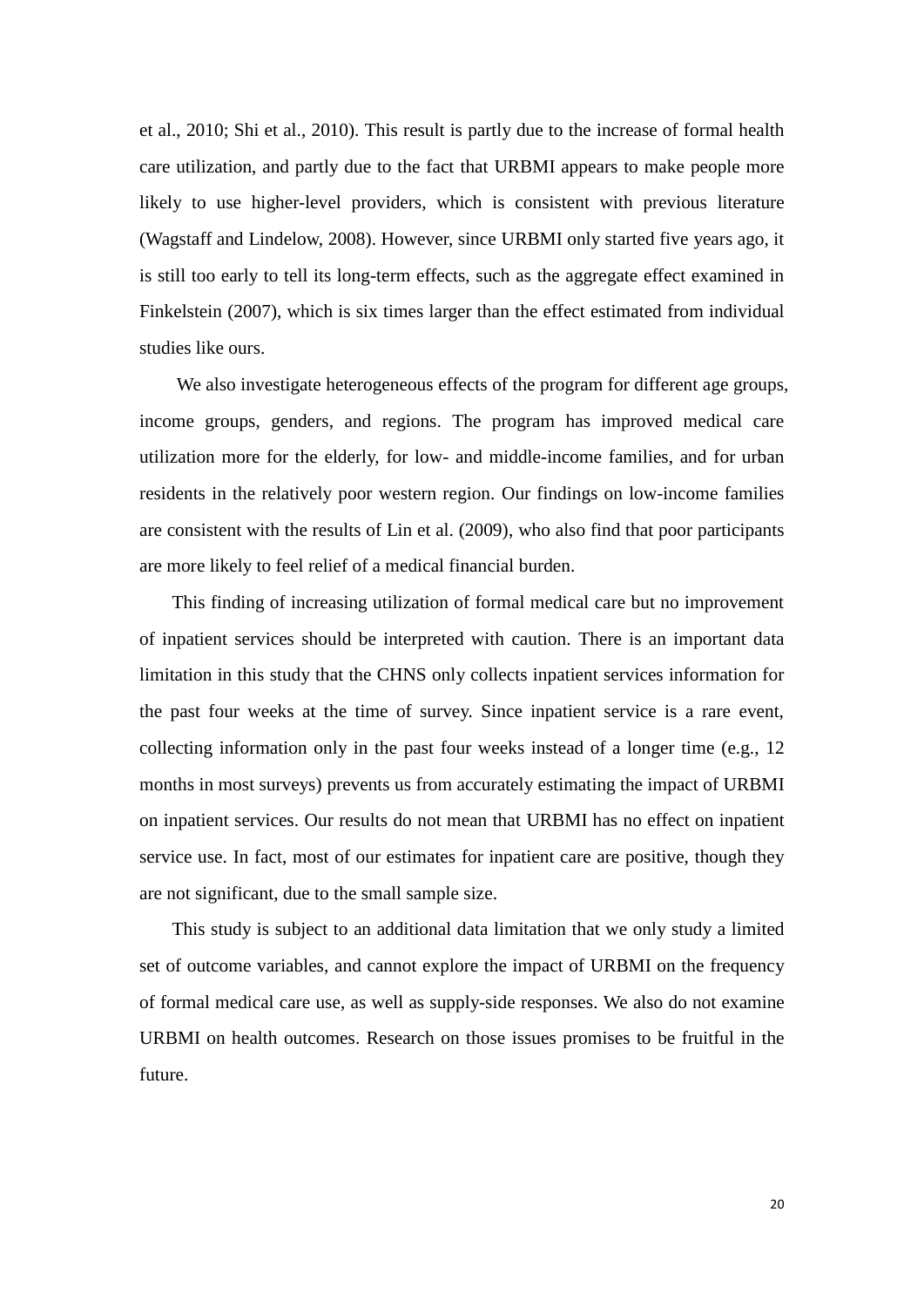#### **References**

- Card, D., Dobkin, C., Maestas, N. (2008), "The impact of nearly universal insurance coverage on health care utilization: evidence from Medicare," *The American Economic Review* 98(5): 2242–2258.
- Chen, Y., Jin, G. Z. (2012), "Does health insurance coverage lead to better health and educational outcomes? Evidence from rural China," *Journal of Health Economics*  31(1): 1–14.
- Chen, L., Yip, W., Chang, M.C., Lin, H.S., Lee, S.D., Chiu, Y.L., Lin, Y.H. (2007), "The effects of Taiwan's National Health Insurance on access and health status of the elderly," *Health Economics* 16(3):223–242.
- Cheng, S.H., Chiang, T.L. (1997), "The effect of universal health insurance on health care utilization in Taiwan. Results from a natural experiment," *JAMA*  278(2):89–93.
- Currie, J., Gruber, J. (1996a), "Health insurance eligibility, utilization of medical care and child health," *Quarterly Journal of Economics* 111(2): 431–466.
- Currie, J., Gruber, J. (1996b), "Saving babies: the efficacy and cost of recent changes in the Medicaid eligibility of pregnant women," *Journal of Political Economy* 104(6): 1263–1296.
- Currie, J., Gruber, J. (1997), "The technology of birth: health insurance, medical interventions and infant health," NBER Working Paper Series 5985.
- Currie, J., Gruber, J. (2001), "Public health insurance and medical treatment: the equalizing impact of the Medicaid expansions," *Journal of Public Economics* 82(1): 63–89.
- Chyi, H., Zhou, B. (2010), "The effect of tuition reforms on school enrollment in rural China," unpublished manuscript.
- Heckman, J. J. (1990), "Varieties of selection bias," *American Economic Review* 80: 313–318.
- Heckman, J. J., Vytlacil, E. (1999), "Local instrumental variables and latent variables models for identifying and bounding treatment effects," *Proceedings of the National Academy of Sciences of USA* 96: 4730-4734.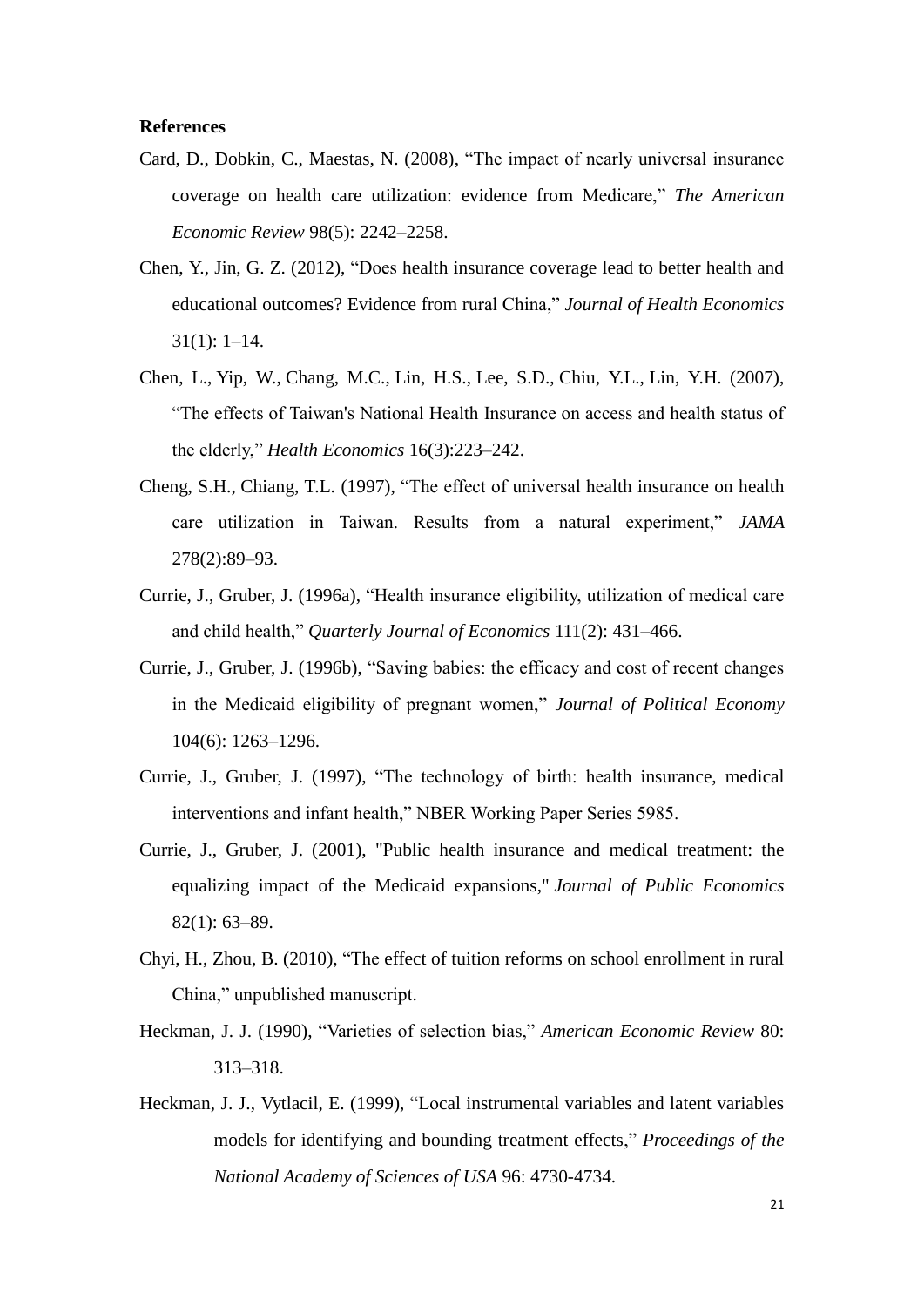- Finkelstein, A. (2007), "The aggregate effects of health insurance: evidence from the introduction of Medicare," *Quarterly Journal of Economics* 1: 1–37
- Jones-Smith, J. C., Popkin, B.M. (2010), "Understanding community context and adult health changes in China: development of an urbanicity scale," *Social Science and Medicine* 71: 1436–1446.
- Lei, X., Lin, W. (2009), "The New Cooperative Medical Scheme in rural China: does more coverage mean more service and better health?" *Health Economics*, 18: S25–S46.
- Liu, Y. (2002), "Reforming China's urban health insurance system," *Health Policy* 60: 133–150.
- Lin, W., Liu, G., Chen, G. (2009),"Urban Resident Basic Medical Insurance: a landmark reform toward universal coverage in China," *Health Economics* 18 (S2): S83–S96.
- Liu, D., Tsegai, D.(2011),"The New Cooperative Medical Scheme (NCMS) and its implications for access to health care and medical expenditure: evidence from rural China," ZEF Discussion Papers on Development Policy, No.155.
- Manning, W.G., Phelps, C.E. (1979), "The demand for dental care," *The Bell Journal of Economics* 10(2): 503–525.
- National Bureau of Statistics (2011), *Statistical Communiqué of the People's Republic of China on the 2010 National Economic and Social Development* (in Chinese).
- National Bureau of Statistics (2012), *Statistical Communiqué of the People's Republic of China on the 2011 National Economic and Social Development* (in Chinese).
- National Development and Reform Commission(2011), *Report on China's Economic, Social Development Plan to the Annual People's Congress* (in Chinese)*.*
- National Development and Reform Commission (2012), *Report on China's Economic, Social Development Plan to the Annual People's Congress* (in Chinese).
- Shi, W., Chongsuvivatwong, V., Geater, A., Zhang, J., Zhang, H., Brombal, D. (2010), "The influence of the rural health security schemes on health utilization and household impoverishment in rural China: data from a household survey of western and central China," *International Journal for Equity in Health* 9:7.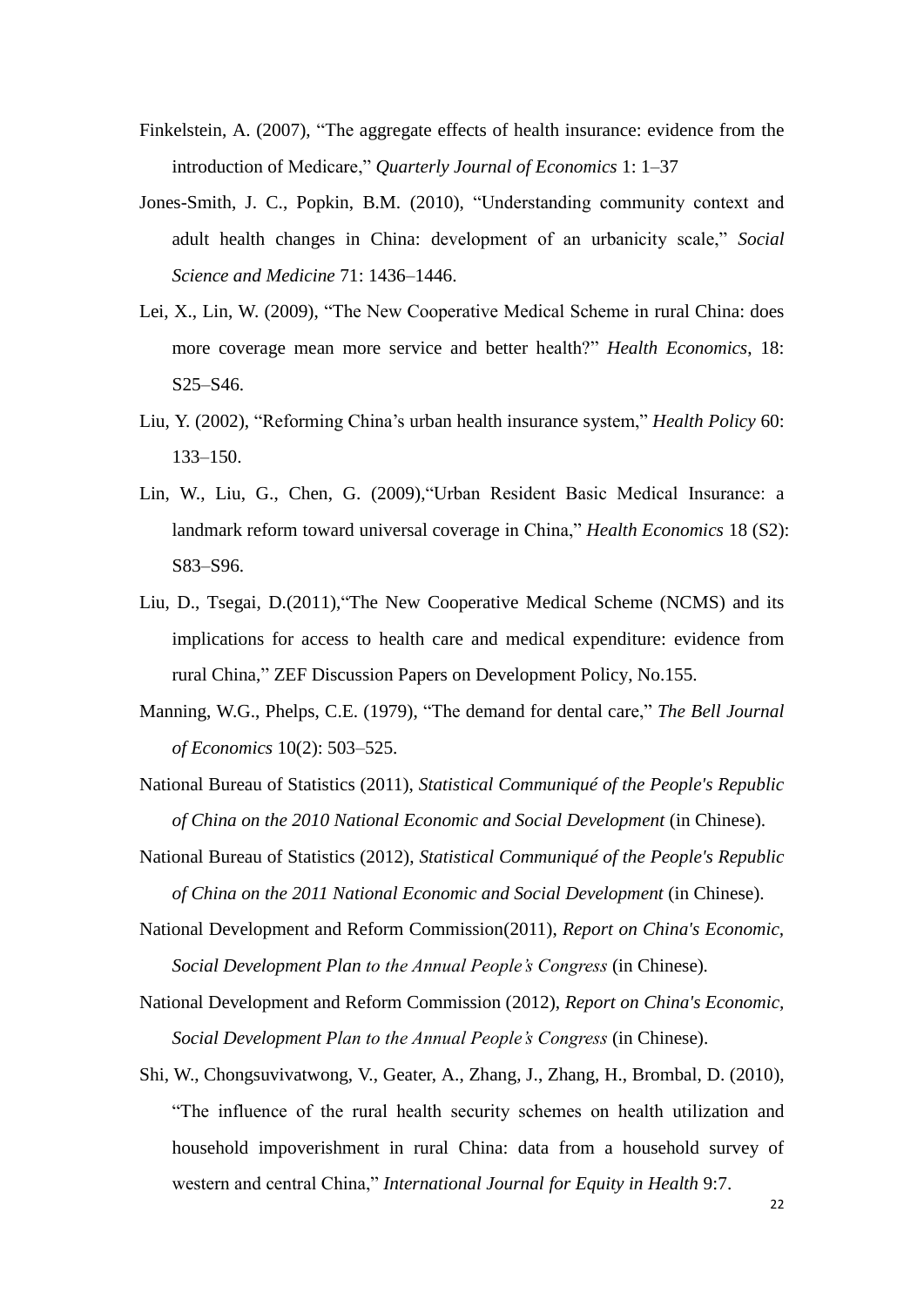- Sun, X., Jackson, S., Carmichael, G.A., Sleigh, A.C. (2009), "Catastrophic medical payment and financial protection in rural China: evidence from the New Cooperative Medical Scheme in Shandong province," *Health Economics* 18:103–119.
- Sun, X., Sleigh, A.C., Carmichael, G.A., Jackson, S. (2010), "Health payment-induced poverty under China's New Cooperative Medical Scheme in rural Shandong," *Health Policy and Planning* 25(5): 419–426.
- State Council (2007), *Instructions on Establishing the Urban Employee Essential Medical Scheme*, State Council Document No. 20 (in Chinese).
- State Council Evaluation Group for the URBMI Pilot Program (2008), *Report on URBMI Pilot Programs* (in Chinese).
- Xu, L., Wang, Y., Collins, C. D., Tang, S. (2007), "Urban health insurance reform and coverage in China using data from National Health Services Surveys in 1998 and 2003," *BMC Health Service Research* 7: 37.
- Yip, W., Hsiao, W. (2009), "China's health care reform: A tentative assessment," *China Economic Review* 20: 613–619.
- Yip, W., Hsiao, W., Chen, W., Hu, S., Ma, J., Maynard, A. (2012),"Early appraisal of China's huge and complex health-care reforms," *Lancet* 379: 833–842.
- Wang, H., Yip, W.,Zhang, L., Wang, L.and Hsiao, W. (2005), "Community-based health insurance in poor rural China: the distribution of net benefits," *Health Policy Plan* 20: 366–374.
- Wang, H., Zhang, L., Yip, W.and Hsiao, W. (2006), "Adverse selection in a voluntary Rural Mutual Health Carehealth insurance scheme in China," *Social Science & Medicine* 63: 1236–1245
- Wagstaff, A., Lindelow, M. (2008), "Can insurance increase financial risk? The curious case of health insurance in China," *Journal of Health Economics* 27: 990–1005.
- Wagstaff, A., Lindelow, M., Gao, J., Xu, L., Qian, J. (2009), "Extending health insurance to the rural population: An impact evaluation of China's new cooperative medical scheme," *Journal of Health Economics* 28: 1–19.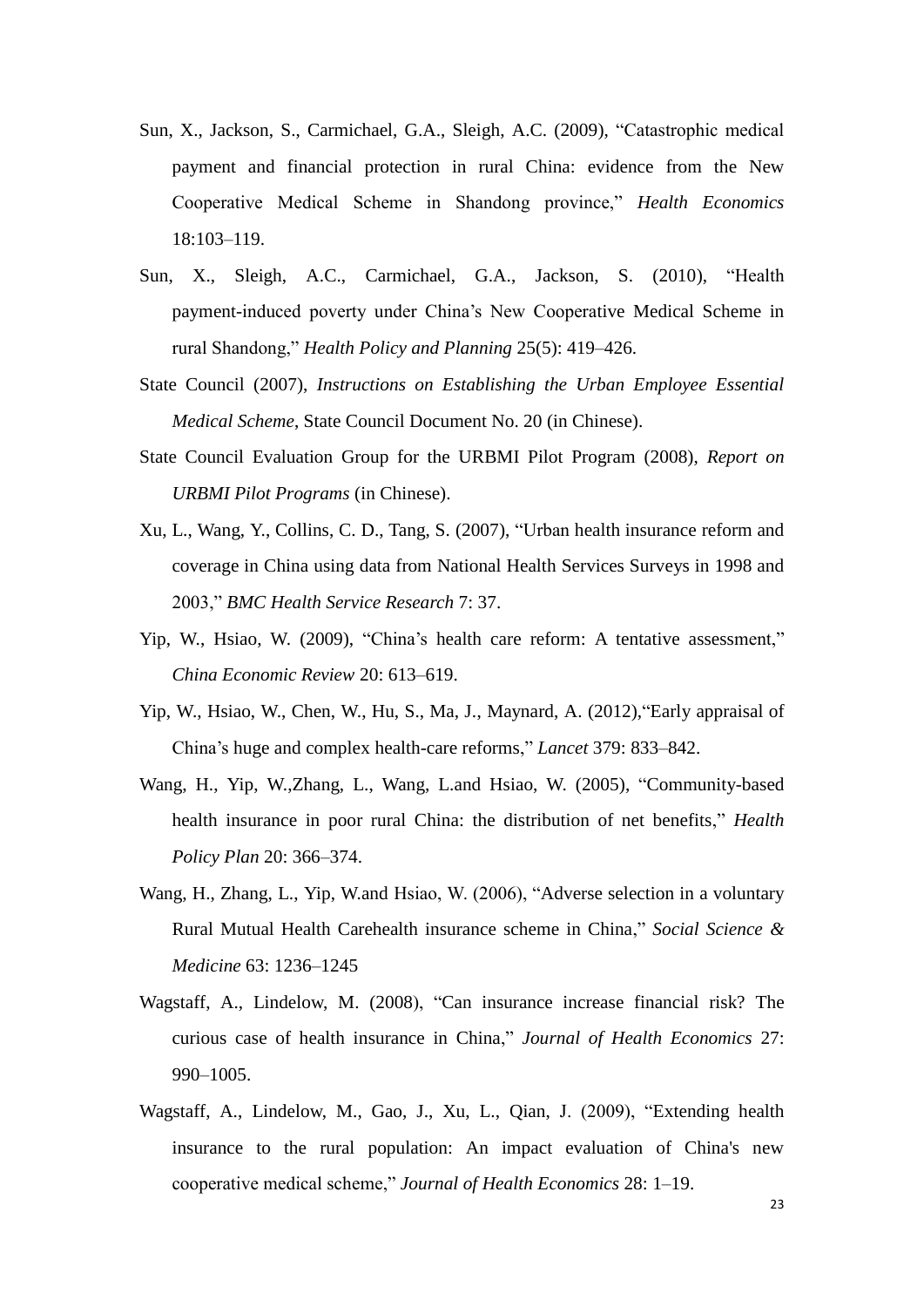|                                                      | Full Sample |          | <b>Wave 2006</b> |          |        | <b>Wave 2009</b> |         |        |
|------------------------------------------------------|-------------|----------|------------------|----------|--------|------------------|---------|--------|
|                                                      |             |          | Treated          | Control  |        | Treated          | Control |        |
| Sample Size                                          |             | 3003     | 355              | 1221     |        | 690              | 737     |        |
|                                                      | Mean        | S.D.     | Mean             | Mean     |        | Mean             | Mean    |        |
| Variable                                             | (1)         | (2)      | (3)              | (4)      | (5)    | (6)              | (7)     | (8)    |
| Dependent Variables (in the last four weeks)         |             |          |                  |          |        |                  |         |        |
| Any formal medical care                              | 0.13        | 0.34     | 0.15             | 0.13     |        | 0.16             | 0.10    | ***    |
| Any formal medical care for<br>the sick <sup>a</sup> | 0.58        | 0.49     | 0.63             | 0.58     |        | 0.58             | 0.55    |        |
| Inpatient hospital days                              | 0.10        | 1.25     | 0.05             | 0.07     |        | 0.19             | 0.08    |        |
| Total health expense                                 | 155.01      | 2621.23  | 49.67            | 148.85   |        | 152.62           | 218.19  |        |
| Out-of-pocket health expense                         | 57.50       | 975.61   | 26.79            | 38.35    |        | 45.18            | 115.54  |        |
| Preventive care use                                  | 0.04        | 0.19     | 0.03             | 0.04     |        | 0.05             | 0.04    |        |
| General physical examination                         | 0.02        | 0.15     | 0.01             | 0.02     |        | 0.02             | 0.02    |        |
| Other preventive care use                            | 0.01        | 0.12     | 0.01             | 0.01     |        | 0.02             | 0.01    |        |
| <b>Explanatory Variables</b>                         |             |          |                  |          |        |                  |         |        |
| <b>Individual characteristics</b>                    |             |          |                  |          |        |                  |         |        |
| Enrolled in URBMI                                    | 0.23        | 0.42     |                  |          |        |                  |         |        |
| Education: primary school                            | 0.16        | 0.37     | 0.19             | 0.14     | $\ast$ | 0.19             | 0.15    | ***    |
| Education: junior high school                        | 0.30        | 0.46     | 0.26             | 0.30     | $\ast$ | 0.32             | 0.30    | ***    |
| Education: senior high school                        | 0.21        | 0.41     | 0.18             | 0.24     | ***    | 0.21             | 0.19    | ***    |
| Education: college                                   | 0.03        | 0.18     | 0.01             | 0.04     | ***    | 0.03             | 0.04    |        |
| Total household income (k)                           | 36.96       | 62.45    | 24.13            | 30.73    | ***    | 43.21            | 47.66   |        |
| Age                                                  | 41.86       | 23.54    | 45.37            | 40.27    | ***    | 47.32            | 37.68   | ***    |
| Female                                               | 0.56        | 0.50     | 0.59             | 0.58     |        | 0.56             | 0.52    | *      |
| Married                                              | 0.56        | 0.50     | 0.63             | 0.54     | **     | 0.64             | 0.49    | ***    |
| Household size                                       | 3.51        | 1.47     | 3.63             | 3.46     | *      | 3.46             | 3.61    |        |
| Student                                              | 0.20        | 0.40     | 0.16             | 0.23     | ***    | 0.16             | 0.22    |        |
| <b>Community characteristics</b>                     |             |          |                  |          |        |                  |         |        |
| Any health facility                                  | 0.65        | 0.48     | 0.56             | 0.50     | $***$  | 0.83             | 0.75    | ***    |
| Treatment fee for a cold (k)                         | 0.07        | $0.08\,$ | 0.04             | $0.07\,$ | ***    | 0.07             | 0.07    |        |
| Community urbanicity index                           | 83.78       | 10.00    | 81.81            | 82.46    | $\ast$ | 85.92            | 84.93   | $\ast$ |
| <b>Instrumental Variables</b>                        |             |          |                  |          |        |                  |         |        |
| <b>URBMI</b> city                                    | 0.41        | 0.49     | 0.00             | $0.00\,$ |        | 0.93             | 0.80    | ***    |
| HH member has gov. insurance                         | 0.11        | 0.31     | 0.09             | 0.11     |        | 0.10             | 0.11    |        |
| HH member has UEBMI                                  | 0.30        | 0.46     | 0.23             | 0.26     | $\ast$ | 0.33             | 0.38    | ***    |

### **Table 1. Summary Statistics**

**Notes:**

a) The number of observations for this variable is 682 for the full sample.

b) Column (5) indicates if column (3) and column (4) are significantly different. Column (8) indicates if column (6) and column (7) are significantly different.  $* p < 0.10, ** p < 0.05, ** p < 0.01$ .

c) The total household income and average treatment fee are inflated to the 2009 price level.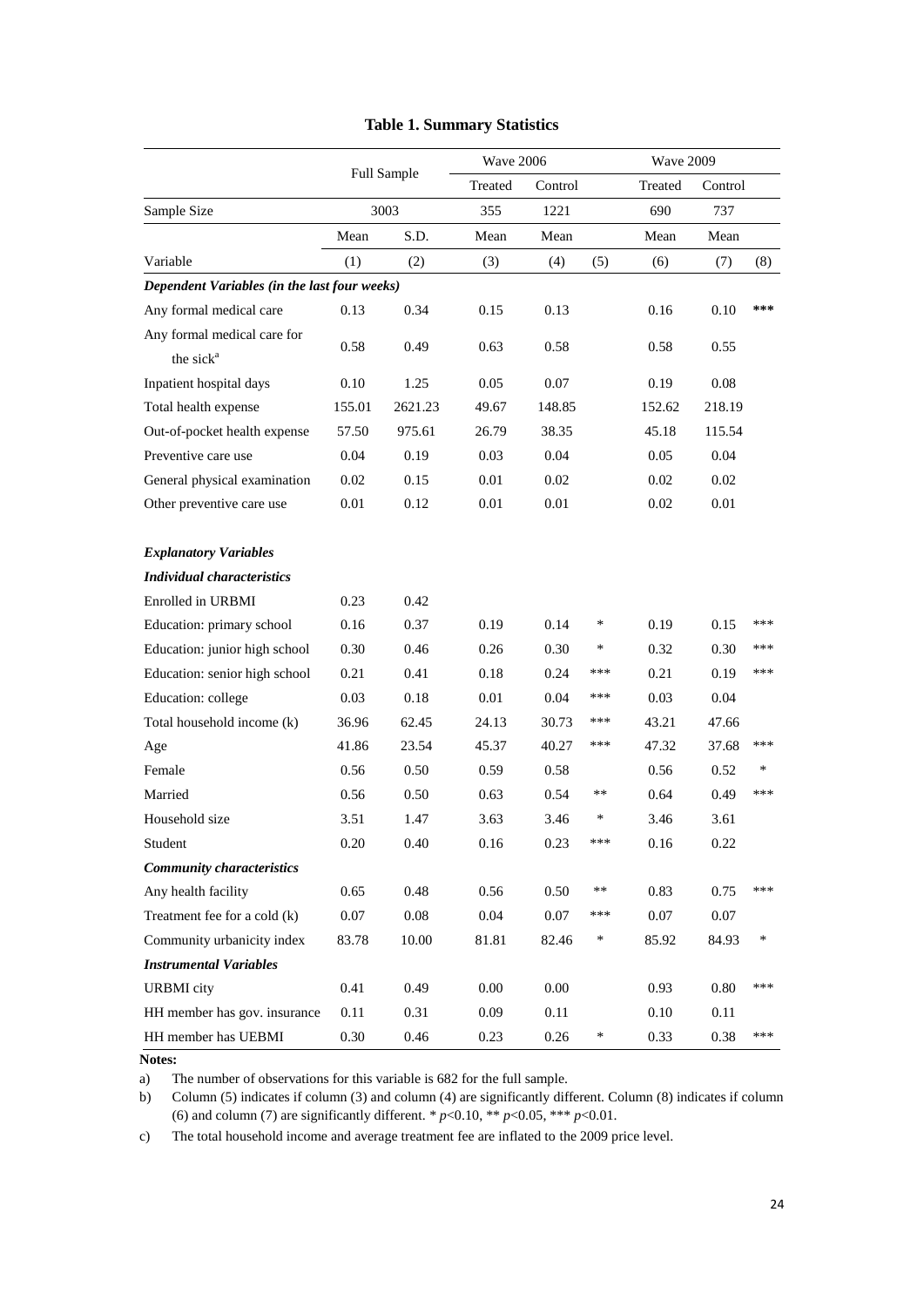|                                                               | OLS or Logit     | OLS or Logit    | DID             |
|---------------------------------------------------------------|------------------|-----------------|-----------------|
|                                                               | <b>Wave 2009</b> | Waves 2006-2009 | Waves 2006-2009 |
|                                                               | dy/dx            | dy/dx           | dy/dx           |
|                                                               | (1)              | (2)             | (3)             |
| 1. Any formal health care in the last four weeks              |                  |                 |                 |
| <b>Effect of URBMI</b>                                        | $0.04**$         | $0.04**$        | $0.05**$        |
|                                                               | (0.02)           | (0.02)          | (0.03)          |
| <b>Observations</b>                                           | 1402             | 2967            | 2967            |
| 2. Any formal health care for the sick in the last four weeks |                  |                 |                 |
| <b>Effect of URBMI</b>                                        | 0.07             | 0.06            | 0.08            |
|                                                               | (0.07)           | (0.06)          | (0.09)          |
| Observations                                                  | 319              | 676             | 676             |
| 3. Inpatient days in the last four weeks                      |                  |                 |                 |
| <b>Effect of URBMI</b>                                        | 0.08             | 0.08            | 0.13            |
|                                                               | (0.08)           | (0.08)          | (0.09)          |
| Observations                                                  | 1402             | 2967            | 2967            |
| $4.$ ln( <i>out-of-pocket</i> +1)                             |                  |                 |                 |
| <b>Effect of URBMI</b>                                        | $-0.03$          | $-0.04$         | $-0.05$         |
|                                                               | (0.07)           | (0.07)          | (0.10)          |
| Observations                                                  | 1402             | 2967            | 2967            |
| $5.$ ln(total health expense +1)                              |                  |                 |                 |
| <b>Effect of URBMI</b>                                        | 0.14             | 0.14            | 0.15            |
|                                                               | (0.10)           | (0.10)          | (0.13)          |
| Observations                                                  | 1402             | 2967            | 2967            |

#### **Table 2. Effect of URBMI Enrollment on Health Care Utilization and Expenditure**

**Notes:** 

a) Marginal effects are reported. Cluster-robust standard errors are reported in parenthesis; \* *p*<0.10, \*\* *p*<0.05, \*\*\* *p*<0.01.

b) Logit model is used for binary dependent variables in panels 1 and 2.

c) Other control variables include individual characteristics such as education, household income, age, gender, marital status, household size, and student status; community characteristics such as the presence of any health facility, average cold treatment fee, and urbanicity index; wave dummies; and province dummies.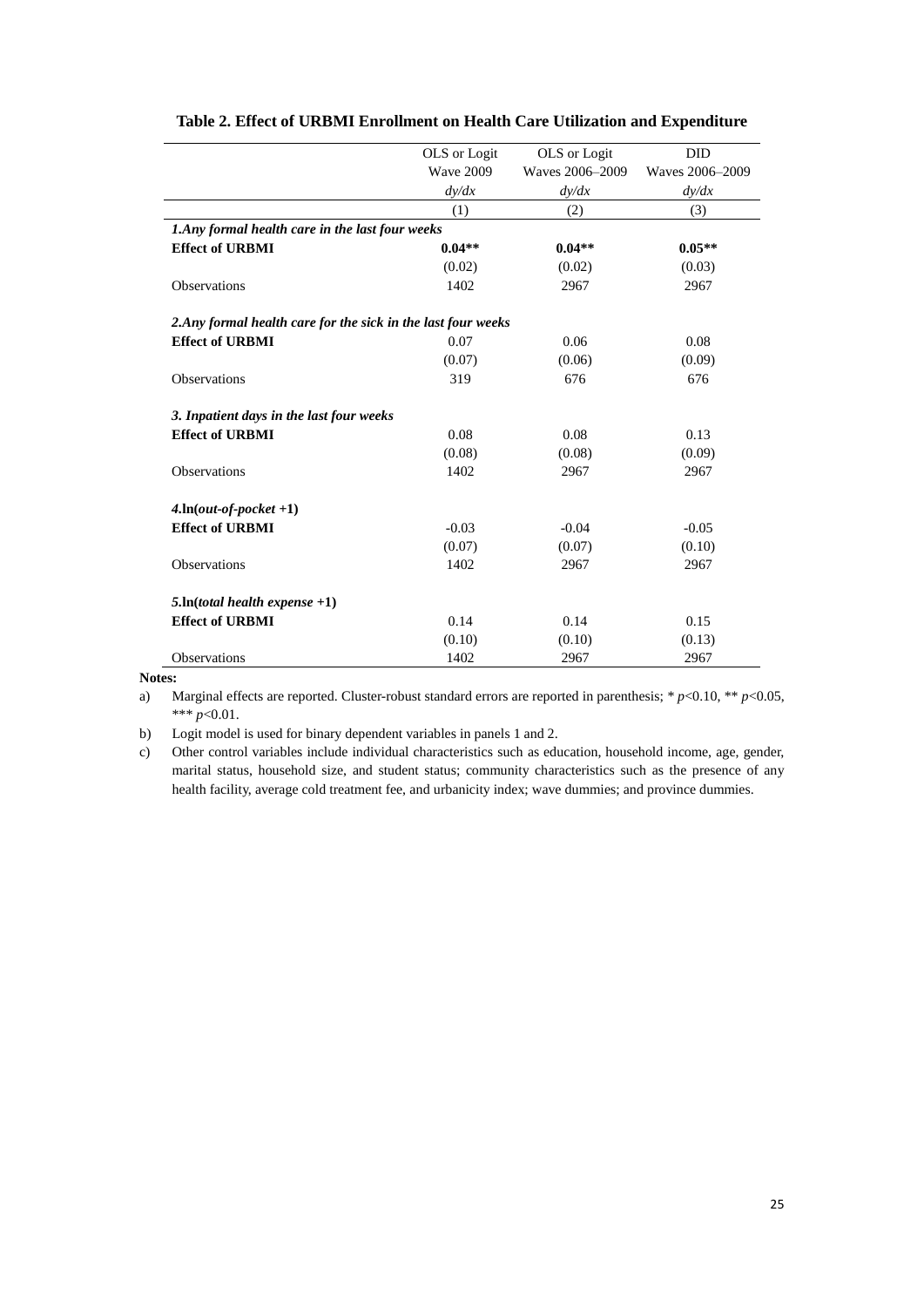|                                                               | OLS or Logit     | OLS or Logit    | <b>DID</b>      |
|---------------------------------------------------------------|------------------|-----------------|-----------------|
|                                                               | <b>Wave 2006</b> | Waves 2004-2006 | Waves 2004-2006 |
|                                                               | dy/dx            | dy/dx           | dy/dx           |
|                                                               | (1)              | (2)             | (3)             |
| 1. Any formal health carein the last four weeks               |                  |                 |                 |
| <b>Effect of URBMI</b>                                        | $-0.01$          | $-0.01$         | $-0.00$         |
|                                                               | (0.02)           | (0.02)          | (0.02)          |
| Observations                                                  | 1565             | 3927            | 3726            |
| 2. Any formal health care for the sick in the last four weeks |                  |                 |                 |
| <b>Effect of URBMI</b>                                        | $-0.04$          | 0.03            | $-0.12$         |
|                                                               | (0.07)           | (0.06)          | (0.09)          |
| Observations                                                  | 357              | 942             | 941             |
| 3. Inpatient days in the last four weeks                      |                  |                 |                 |
| <b>Effect of URBMI</b>                                        | $-0.06$          | $-0.07$         | 0.07            |
|                                                               | (0.06)           | (0.04)          | (0.08)          |
| Observations                                                  | 1565             | 3729            | 3726            |
| $4. ln(out-of-pocket +1)$                                     |                  |                 |                 |
| <b>Effect of URBMI</b>                                        | $-0.01$          | $-0.05$         | $-0.06$         |
|                                                               | (0.08)           | (0.07)          | (0.12)          |
| Observations                                                  | 1565             | 3729            | 3726            |
| $5.$ ln(total expense +1)                                     |                  |                 |                 |
| <b>Effect of URBMI</b>                                        | $-0.02$          | $-0.01$         | 0.00            |
|                                                               | (0.10)           | (0.09)          | (0.13)          |
| Observations                                                  | 1565             | 3729            | 3726            |

#### **Table 3. Placebo Test I – Estimates Using 2004–2006 Data**

**Notes:**

a) Marginal effects are reported. Cluster-robust standard errors are reported in parenthesis; \* *p*<0.10, \*\* *p*<0.05, \*\*\* *p*<0.01.

b) The treatment status and the URBMI enrollment status are defined based on CHNS 2006–2009.

d) Logit model is used for binary dependent variables in panels 1 and 2.

e) Other control variables include individual characteristics such as education, household income, age, gender, marital status, household size, and student status; community characteristics such as the presence of any health facility, average cold treatment fee, and urbanicity index; wave dummies; and province dummies.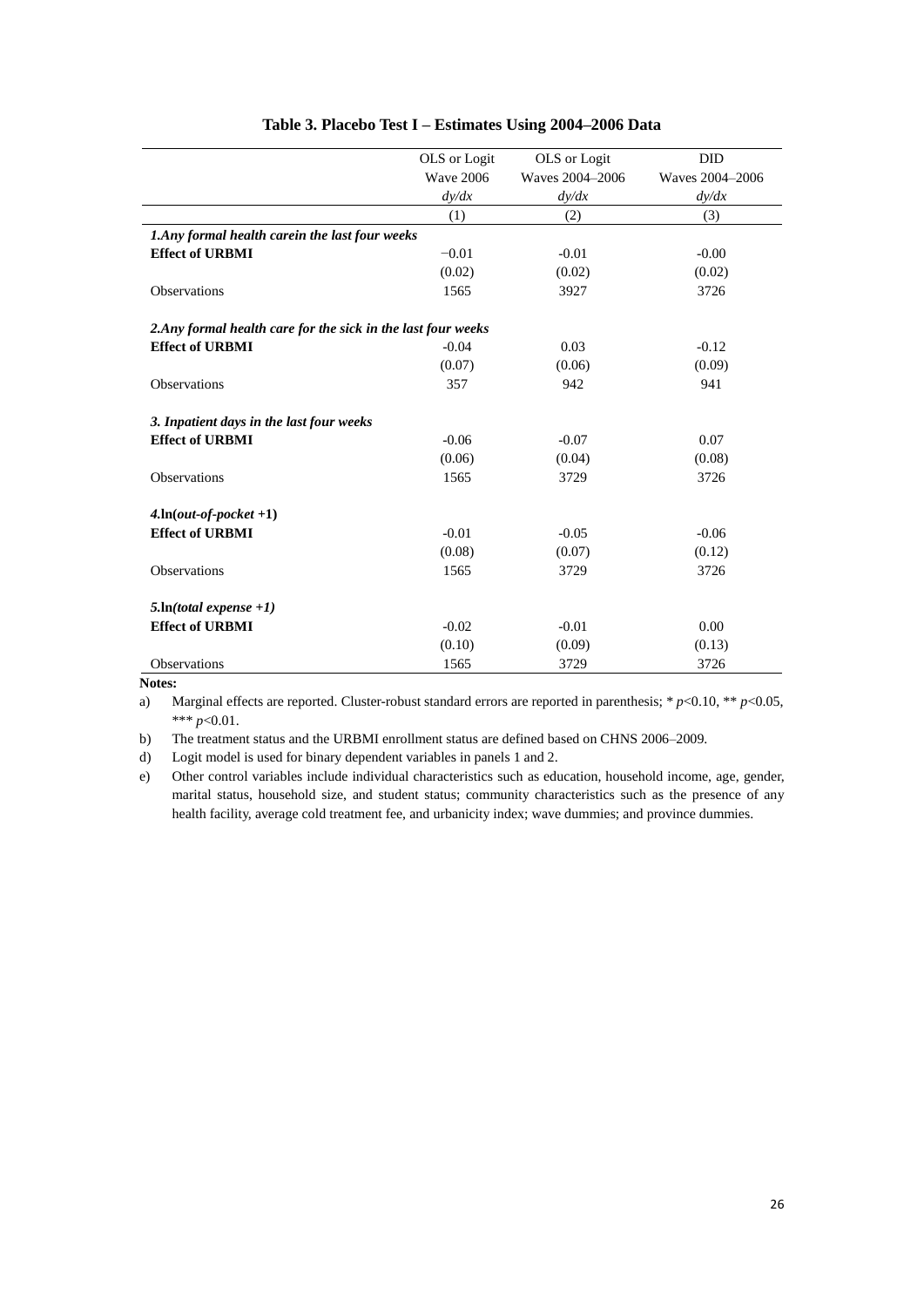|                                                        | OLS or Logit     | OLS or Logit    | <b>DID</b>      |
|--------------------------------------------------------|------------------|-----------------|-----------------|
|                                                        | <b>Wave 2009</b> | Waves 2006–2009 | Waves 2006-2009 |
|                                                        | dy/dx            | dy/dx           | dy/dx           |
|                                                        | (1)              | (2)             | (3)             |
| 1. Preventive care use in the last four weeks          |                  |                 |                 |
| <b>Effect of URBMI</b>                                 | 0.01             | 0.01            | 0.02            |
|                                                        | (0.01)           | (0.01)          | (0.02)          |
| <b>Observations</b>                                    | 1408             | 2972            | 2972            |
| 2. General physical examination in the last four weeks |                  |                 |                 |
| <b>Effect of URBMI</b>                                 | $-0.01$          | $-0.01$         | 0.00            |
|                                                        | (0.01)           | (0.01)          | (0.01)          |
| Observations                                           | 1171             | 2972            | 2972            |
| 3. Other preventive care use in the last four weeks    |                  |                 |                 |
| <b>Effect of URBMI</b>                                 | 0.02             | 0.01            | 0.02            |
|                                                        | (0.01)           | (0.01)          | (0.01)          |
| <b>Observations</b>                                    | 1408             | 2972            | 2972            |

#### **Table 4. Placebo Test II – Estimates for Uncovered Preventive Care**

**Notes:**

a) Marginal effects are reported. Cluster-robust standard errors are reported in parenthesis; \* *p*<0.10, \*\* *p*<0.05, \*\*\* *p*<0.01.

b) Logit model is used for binary dependent variables in each panel.

c) Other preventive health services include blood test, blood pressure screening, child health examination, gynecological examination, and others.

d) Other control variables include individual characteristics such as education, household income, age, gender, marital status, household size, and student status; community characteristics such as the presence of any health facility, average cold treatment fee, and urbanicity index; wave dummies; and province dummies.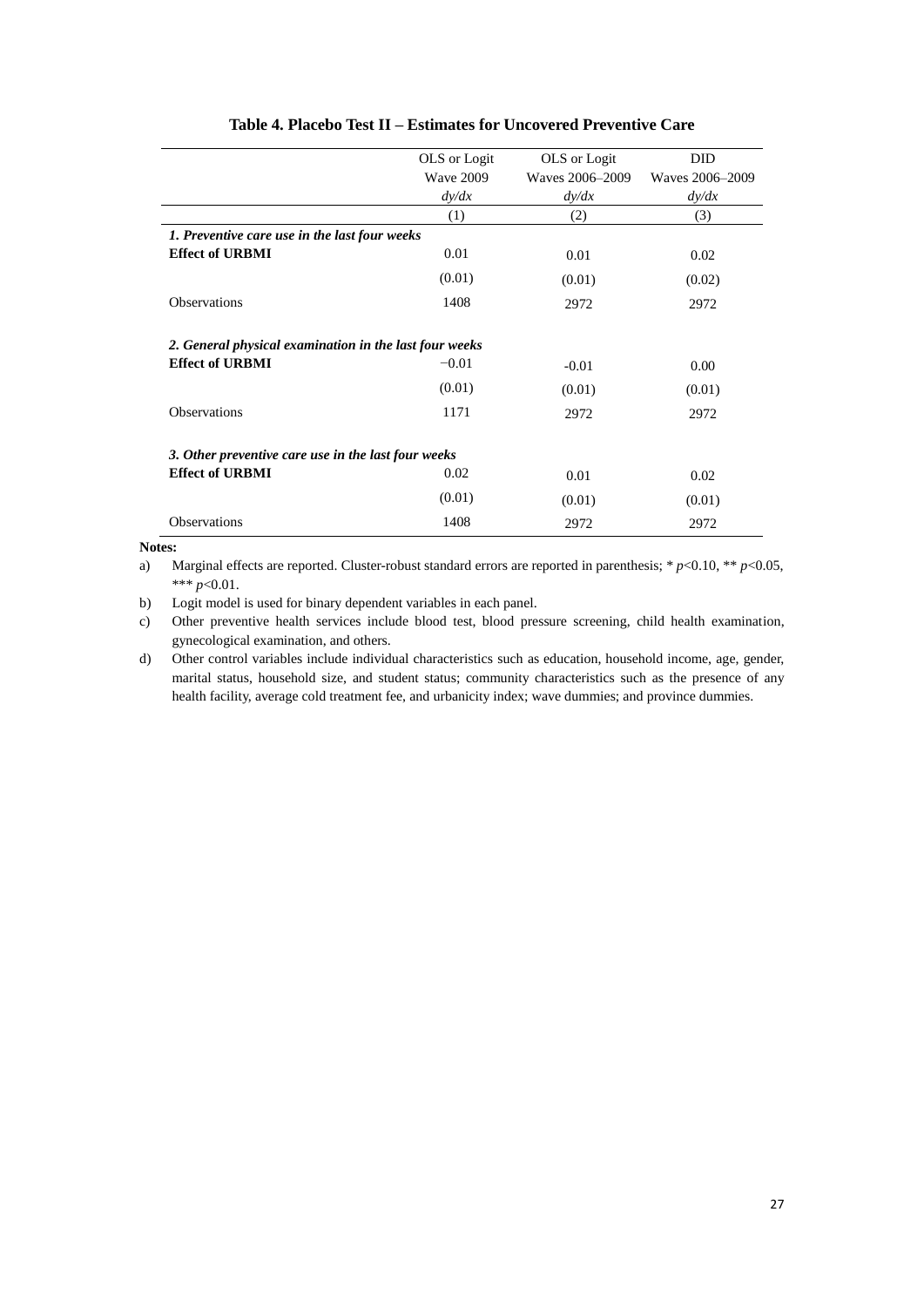| Waves 2006-2009                                               | <b>DID</b>                                                                       | <b>DID</b>                 | <b>DID</b>                                 | <b>DID</b>                                        | <b>DID</b>                                                  | Triple<br>difference                   | Triple<br>difference  |
|---------------------------------------------------------------|----------------------------------------------------------------------------------|----------------------------|--------------------------------------------|---------------------------------------------------|-------------------------------------------------------------|----------------------------------------|-----------------------|
| Control                                                       | Unenrolled in<br><b>URBMI</b><br>&non-URBMI URBMI cities<br>cities<br>$N = 1929$ | Unenrolled in<br>$N=1,388$ | All in<br>non-URBMI<br>cities<br>$N = 357$ | Unenrolled in<br>non-URBMI<br>cities<br>$N = 287$ | Non-target<br>sample in<br>non-URBMI<br>cities<br>$N = 168$ | Column $(3)$ Column $(4)$<br>$\ddot{}$ | $^{+}$                |
| <b>Treated</b>                                                |                                                                                  | Enrollees                  | Enrollees                                  | Enrollees                                         | Non-target                                                  |                                        | Column (5) Column (5) |
|                                                               | All enrollees                                                                    | in URBMI                   | in URBMI                                   | in URBMI                                          | sample in                                                   |                                        |                       |
|                                                               | $N = 1038$                                                                       | cities only                | cities                                     | cities                                            | <b>URBMI</b> cities                                         |                                        |                       |
|                                                               |                                                                                  | $N = 849$                  | $N = 849$                                  | $N = 849$                                         | $N = 1780$                                                  |                                        |                       |
|                                                               | (1)                                                                              | (2)                        | (3)                                        | (4)                                               | (5)                                                         | (6)                                    | (7)                   |
| 1.Any formal health care in the last four weeks               |                                                                                  |                            |                                            |                                                   |                                                             |                                        |                       |
| <b>Effect of URBMI</b>                                        | $0.05**$                                                                         | $0.06*$                    | $0.13**$                                   | $0.11*$                                           | $-0.03$                                                     | $0.11*$                                | $0.11*$               |
|                                                               | (0.03)                                                                           | (0.03)                     | (0.06)                                     | (0.06)                                            | (0.08)                                                      | (0.07)                                 | (0.07)                |
| Observations                                                  | 2967                                                                             | 2237                       | 1206                                       | 1136                                              | 1948                                                        | 2886                                   | 2823                  |
| 2. Any formal health care for the sick in the last four weeks |                                                                                  |                            |                                            |                                                   |                                                             |                                        |                       |
| <b>Effect of URBMI</b>                                        | 0.08                                                                             | 0.06                       | $0.46***$                                  | $0.35*$                                           | 0.39                                                        | 0.11                                   | 0.02                  |
|                                                               | (0.09)                                                                           | (0.09)                     | (0.14)                                     | (0.18)                                            | (0.31)                                                      | (0.33)                                 | (0.35)                |
| Observations                                                  | 676                                                                              | 513                        | 274                                        | 255                                               | 493                                                         | 734                                    | 717                   |
| 3. Inpatient daysin the last four weeks                       |                                                                                  |                            |                                            |                                                   |                                                             |                                        |                       |
| <b>Effect of URBMI</b>                                        | 0.13                                                                             | 0.14                       | 0.16                                       | 0.16                                              | $-0.06$                                                     | 0.41                                   | 0.43                  |
|                                                               | (0.11)                                                                           | (0.11)                     | (0.10)                                     | (0.10)                                            | (0.23)                                                      | (0.27)                                 | (0.27)                |
| Observations                                                  | 2967                                                                             | 2237                       | 1206                                       | 1136                                              | 1947                                                        | 2885                                   | 2822                  |
| 4. $ln(out-of-pocket +1)$                                     |                                                                                  |                            |                                            |                                                   |                                                             |                                        |                       |
| <b>Effect of URBMI</b>                                        | $-0.05$                                                                          | 0.06                       | $0.44***$                                  | $0.36**$                                          | 0.20                                                        | $-0.04$                                | $-0.08$               |
|                                                               | (0.10)                                                                           | (0.11)                     | (0.16)                                     | (0.16)                                            | (0.22)                                                      | (0.24)                                 | (0.25)                |
| Observations                                                  | 2967                                                                             | 2237                       | 1206                                       | 1136                                              | 1947                                                        | 2885                                   | 2822                  |
| $5.$ ln(total expense +1)                                     |                                                                                  |                            |                                            |                                                   |                                                             |                                        |                       |
| <b>Effect of URBMI</b>                                        | 0.15                                                                             | 0.21                       | $0.61***$                                  | $0.50**$                                          | 0.00                                                        | $0.64*$                                | $0.63*$               |
|                                                               | (0.13)                                                                           | (0.15)                     | (0.21)                                     | (0.22)                                            | (0.25)                                                      | (0.33)                                 | (0.35)                |
| Observations                                                  | 2967                                                                             | 2237                       | 1206                                       | 1136                                              | 1947                                                        | 2885                                   | 2822                  |

**Notes:**

a) Marginal effects are reported. Column (1) is the main results from Column (3) of Table 2.

b) Cluster-robust standard errors are reported in parenthesis; \* *p*<0.10, \*\* *p*<0.05, \*\*\* *p*<0.01.

c) Logit model is used for binary dependent variables in panels 1 and 2.

d) Other control variables include individual characteristics such as education, household income, age, gender, marital status, household size, and student status; community characteristics such as the presence of any health facility, average cold treatment fee, and urbanicity index; wave dummies; and province dummies.

e) In column (5), we use those insured in the UEBMI in CHNS 2006–2009 as the non-target sample, who have ages from 19 to 89.

f) In column (6), to conduct triple difference, we exclude children under age 18 (268 observations) from the target sample in order to make itcomparable to the non-target sample as described in e).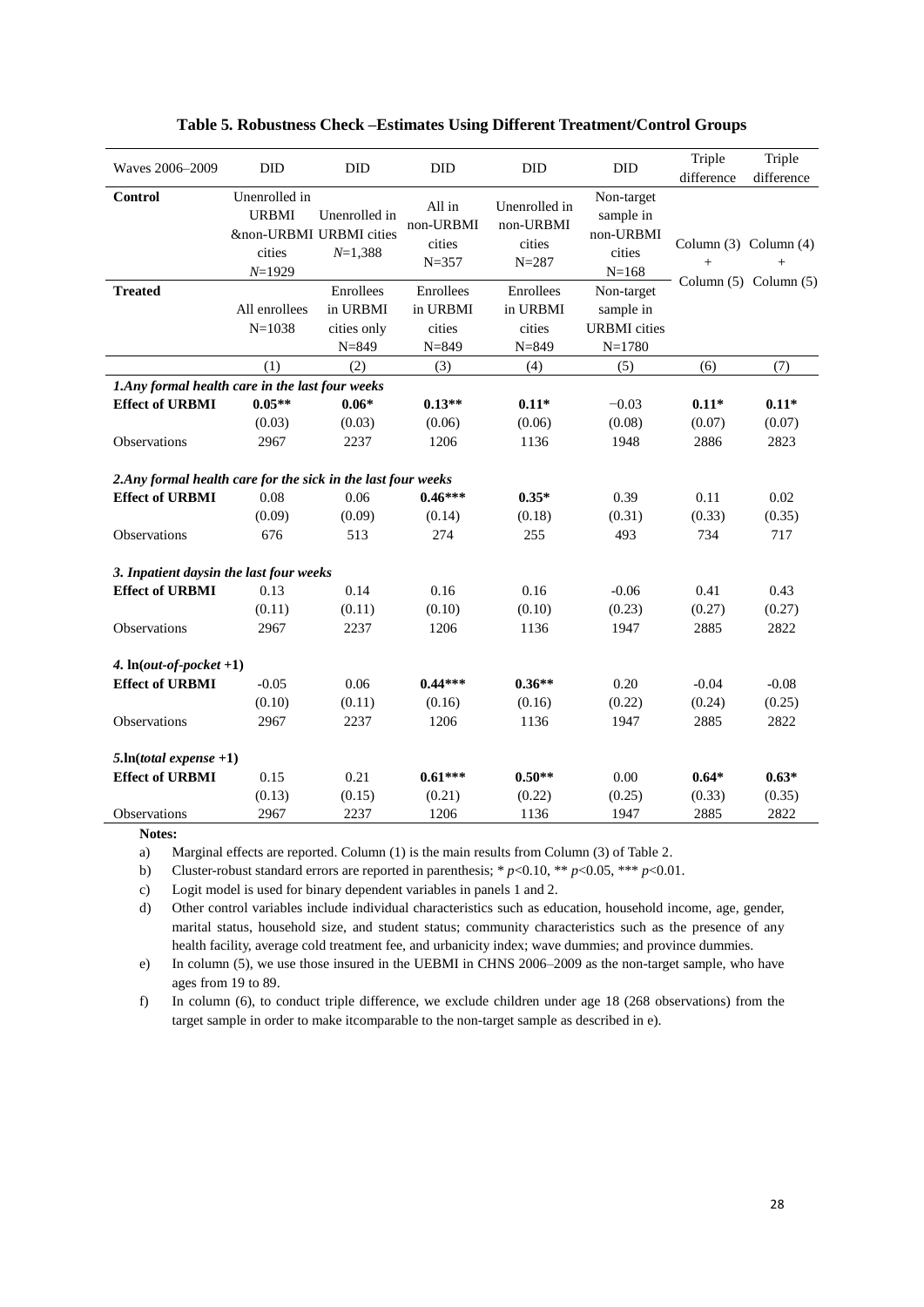|                                                         |                  | <b>Indicator of URBMI</b> | Indicator of URBMI cities: |
|---------------------------------------------------------|------------------|---------------------------|----------------------------|
|                                                         | Indicator of     | cities: Indicatorfor      | Two indicatorsfor whether  |
| <b>Instrumental Variables</b>                           | <b>URBMI</b>     | whether household         | household members have     |
|                                                         | Cities           | members have UEBMI.       | gov. insurance or UEBMI.   |
|                                                         | 2SLS             | 2SLS                      | 2SLS                       |
|                                                         | <b>Wave 2009</b> | <b>Wave 2009</b>          | <b>Wave 2009</b>           |
|                                                         | (1)              | (2)                       | (3)                        |
| 1. Any formal health care in the last four weeks        |                  |                           |                            |
| <b>Effect of URBMI</b>                                  | $0.19*$          | $0.18*$                   | $0.18*$                    |
|                                                         | (0.11)           | (0.10)                    | (0.10)                     |
| Weak instrument test                                    | $F = 40.57***$   | $F = 23.61***$            | $F=15.84***$               |
| Over-identification test                                |                  | $p=0.83$                  | $p=0.89$                   |
| <b>Observations</b>                                     | 1215             | 1215                      | 1215                       |
| 2. Any formal health care for the sick in the last four |                  |                           |                            |
| weeks                                                   |                  |                           |                            |
| <b>Effect of URBMI</b>                                  | $1.07**$         | $0.82**$                  | $0.84**$                   |
|                                                         | (0.53)           | (0.36)                    | (0.38)                     |
| Weak instrument test                                    | $F=6.39**$       | $F=5.39***$               | $F=3.63**$                 |
| Over-identification test                                |                  | $p=0.39$                  | $p=0.58$                   |
| <b>Observations</b>                                     | 274              | 274                       | 274                        |
| 3. Inpatient days in the last four weeks                |                  |                           |                            |
| <b>Effect of URBMI</b>                                  | 0.37             | 0.31                      | 0.34                       |
|                                                         | (0.52)           | (0.49)                    | (0.49)                     |
| Weak instrument test                                    | $F = 40.57***$   | $F = 23.61***$            | $F=15.84***$               |
| Over-identification test                                |                  | $p=0.76$                  | $p=0.74$                   |
| Observations                                            | 1215             | 1215                      | 1215                       |
|                                                         |                  |                           |                            |
| 4. $ln(out-of-pocket +1)$                               |                  |                           |                            |
| <b>Effect of URBMI</b>                                  | 0.51             | 0.12                      | 0.20                       |
|                                                         | (0.42)           | (0.38)                    | (0.38)                     |
| Weak instrument test                                    | $F = 40.57***$   | $F = 23.61***$            | $F=15.84***$               |
| Over-identification test                                |                  | $p=0.01$                  | $p=0.002$                  |
| Observations                                            | 1215             | 1215                      | 1215                       |
| 5. In(total health expense $+1$ )                       |                  |                           |                            |
| <b>Effect of URBMI</b>                                  | $1.19*$          | $0.96*$                   | $1.01*$                    |
|                                                         | (0.61)           | (0.55)                    | (0.55)                     |
| Weak instrument test                                    | $F = 40.57***$   | $F = 23.61***$            | $F=15.84***$               |
| Over-identification test                                |                  | $p=0.31$                  | $p=0.35$                   |
| Observations                                            | 1215             | 1215                      | 1215                       |

#### **Table 6. Robustness Check – Estimates from IV Methods**

**Notes:**

a) Standard errors are reported in parenthesis;  $* p<0.10, ** p<0.05, ** p<0.01$ .

b) Other control variables include individual characteristics such as education, household income, age, gender, marital status, household size, and student status; community characteristics such as the presence of any health facility, average cold treatment fee, and urbanicity index; wave dummies; and province dummies.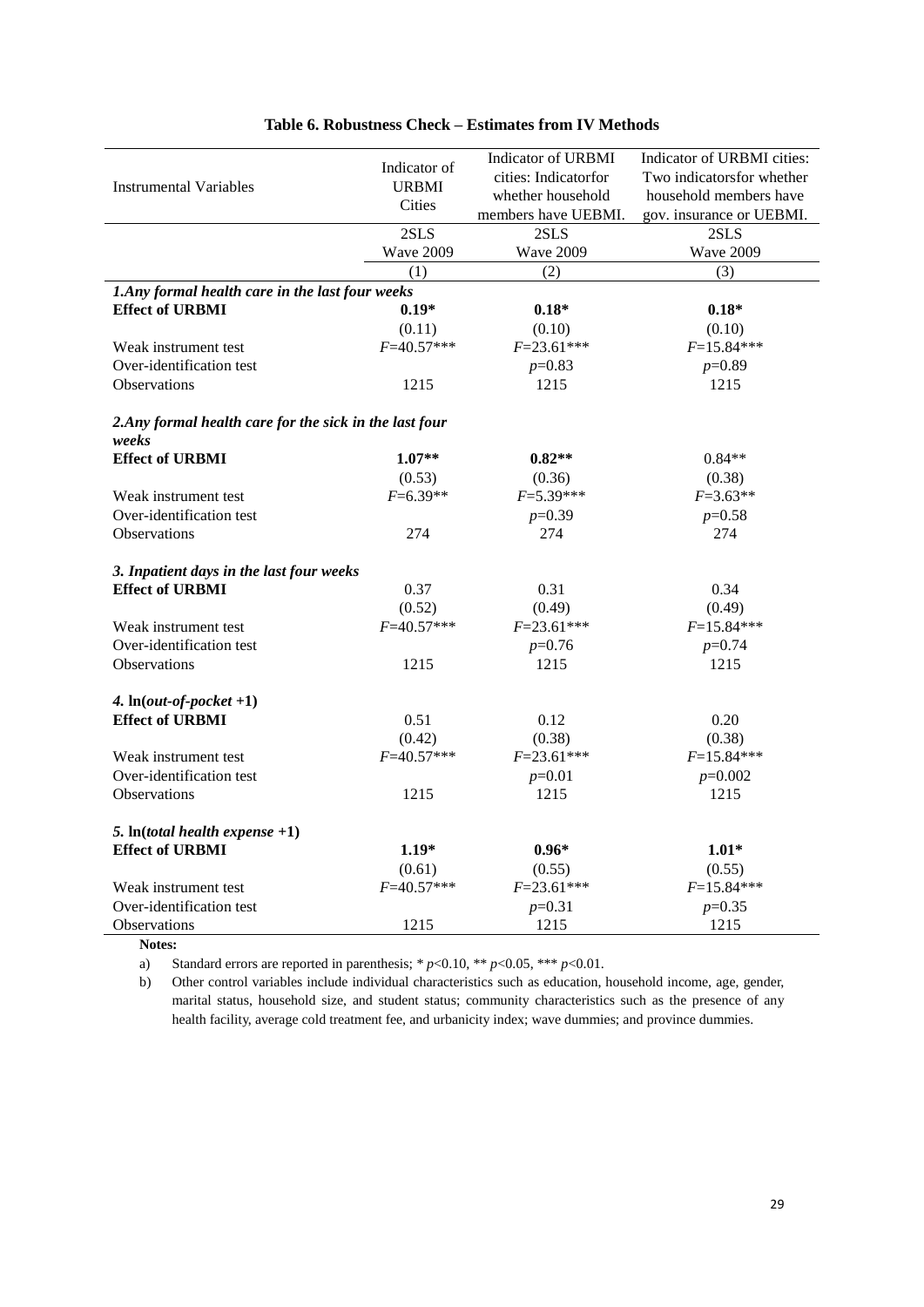| <b>Sample</b>                          | $0 - 17$ | $18 - 59$ | 60 and<br>above | <b>Low HH</b><br>income | <b>Medium HH</b><br>income | <b>High HH</b><br>income | Male    | Female  | Eastern<br>China | <b>Central</b><br>China | Western<br>China |
|----------------------------------------|----------|-----------|-----------------|-------------------------|----------------------------|--------------------------|---------|---------|------------------|-------------------------|------------------|
|                                        | (1)      | (2)       | (3)             | (4)                     | (5)                        | (6)                      | (7)     | (8)     | (9)              | (10)                    | (11)             |
| 1.Any formal health care               |          |           |                 |                         |                            |                          |         |         |                  |                         |                  |
| <b>Effect of URBMI</b>                 | 0.08     | $-0.00$   | $0.19***$       | $0.10*$                 | $0.08**$                   | $-0.05$                  | $0.08*$ | 0.04    | 0.08             | 0.04                    | $0.07*$          |
|                                        | (0.07)   | (0.03)    | (0.07)          | (0.05)                  | (0.04)                     | (0.05)                   | (0.04)  | (0.04)  | (0.06)           | (0.04)                  | 0.04             |
| Observations                           | 738      | 1481      | 748             | 1087                    | 1101                       | 779                      | 1298    | 1669    | 841              | 1197                    | 929              |
| 2. Any formal health care for the sick |          |           |                 |                         |                            |                          |         |         |                  |                         |                  |
| <b>Effect of URBMI</b>                 | 0.27     | $-0.03$   | 0.19            | 0.09                    | 0.20                       | $-0.20$                  | 0.17    | 0.05    | $-0.03$          | 0.05                    | $0.29**$         |
|                                        | (0.22)   | (0.13)    | (0.12)          | (0.12)                  | (0.13)                     | (0.18)                   | (0.11)  | (0.10)  | (0.17)           | (0.12)                  | (0.14)           |
| Observations                           | 101      | 260       | 307             | 320                     | 218                        | 138                      | 259     | 417     | 180              | 296                     | 200              |
| 3. Inpatient days                      |          |           |                 |                         |                            |                          |         |         |                  |                         |                  |
| <b>Effect of URBMI</b>                 | $-0.01$  | $0.22**$  | 0.05            | $0.27*$                 | 0.16                       | $-0.15$                  | 0.10    | 0.16    | 0.09             | 0.15                    | 0.06             |
|                                        | (0.08)   | (0.11)    | (0.25)          | (0.15)                  | (0.14)                     | (0.23)                   | (0.13)  | (0.12)  | (0.21)           | (0.14)                  | (0.12)           |
| Observations                           | 738      | 1481      | 748             | 1087                    | 1101                       | 779                      | 1298    | 1669    | 841              | 1197                    | 929              |
| $4. \ln(\text{out-of-pocket} + 1)$     |          |           |                 |                         |                            |                          |         |         |                  |                         |                  |
| <b>Effect of URBMI</b>                 | 0.19     | $-0.15$   | 0.09            | $-0.14$                 | 0.15                       | $-0.19$                  | $-0.07$ | $-0.01$ | $0.29*$          | $-0.17$                 | $-0.10$          |
|                                        | (0.17)   | (0.13)    | (0.23)          | (0.18)                  | (0.13)                     | (0.21)                   | (0.13)  | (0.14)  | (0.16)           | (0.17)                  | (0.16)           |
| Observations                           | 738      | 1481      | 748             | 1087                    | 1101                       | 779                      | 1298    | 1669    | 841              | 1197                    | 929              |
| 5. $\ln(total \text{ expense} + 1)$    |          |           |                 |                         |                            |                          |         |         |                  |                         |                  |
| <b>Effect of URBMI</b>                 | 0.32     | $-0.02$   | 0.53            | 0.06                    | $0.43**$                   | $-0.12$                  | 0.19    | 0.13    | 0.19             | $-0.03$                 | $0.42**$         |
|                                        | (0.23)   | (0.17)    | (0.33)          | (0.26)                  | (0.17)                     | (0.29)                   | (0.18)  | (0.18)  | (0.26)           | (0.22)                  | (0.20)           |
| <b>Observations</b>                    | 738      | 1481      | 748             | 1087                    | 1101                       | 779                      | 1298    | 1669    | 841              | 1197                    | 929              |

**Table 7. Effects of URBMI by Population Groups from DID Estimators**

#### **Notes:**

a) Marginal effects are reported. Cluster-robust standard errors are reported in parenthesis; \* *p*<0.10, \*\* *p*<0.05, \*\*\* *p*<0.01.

b) Logit model is used for binary dependent variables in panels 1 and 2.

c) Other control variables include individual characteristics such as education, household income, age, gender, marital status, household size, and student status; community characteristics such as the presence of any health facility, average cold treatment fee, and urbanicity index; wave dummies; and province dummies.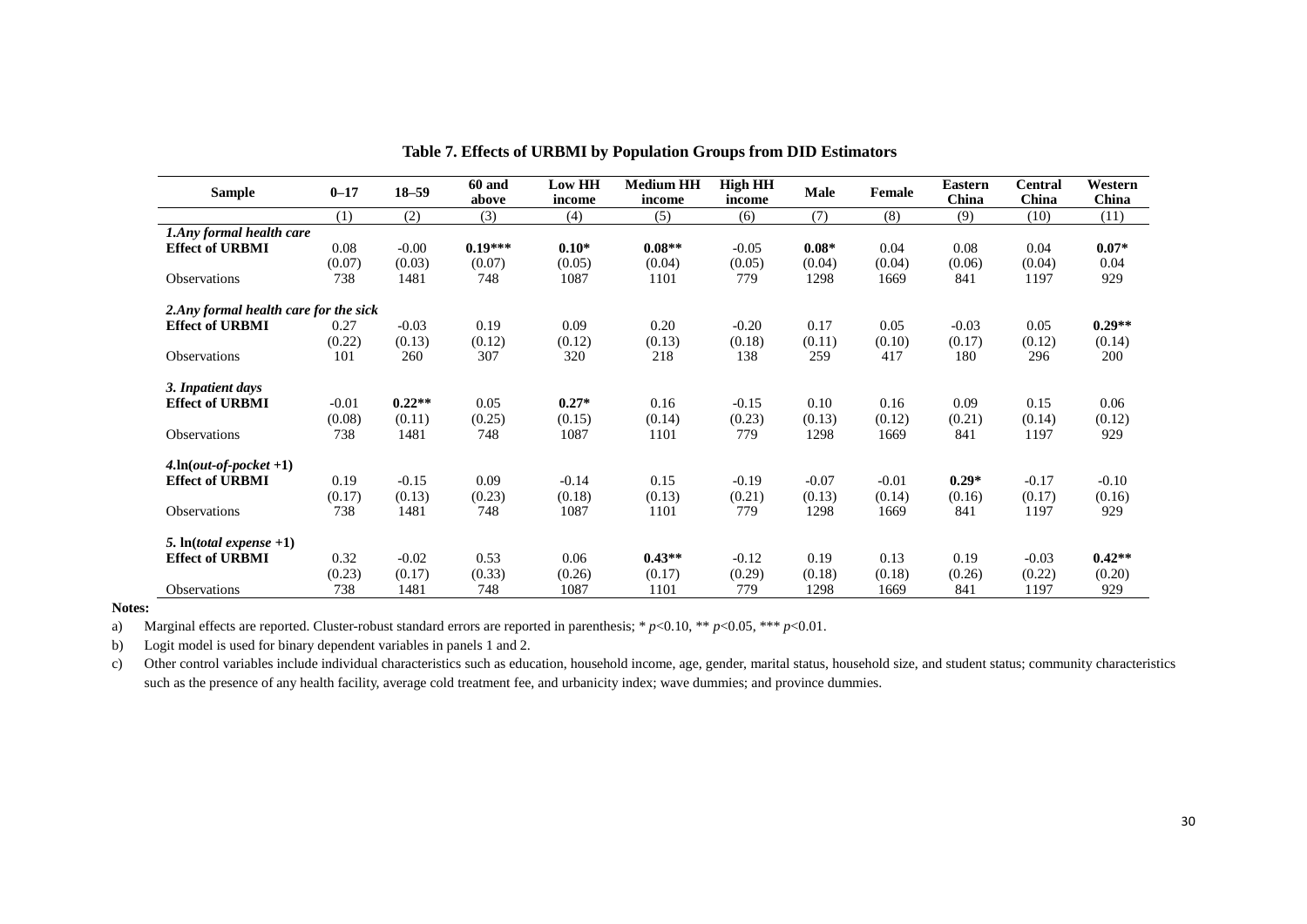|                       | Wave 2009  |            |            | Full Sample | DID        |             |  |
|-----------------------|------------|------------|------------|-------------|------------|-------------|--|
|                       | <b>OLS</b> | Logit      | <b>OLS</b> | Logit       | <b>OLS</b> | Logit       |  |
|                       | (1)        | (2)        | (3)        | (4)         | (5)        | (6)         |  |
|                       | Coef.      | Coef.      | Coef.      | Coef.       | Coef.      | Coef.       |  |
| Enrolled in URBMI     | $0.04**$   | $0.40**$   | $0.04**$   | $0.40**$    |            |             |  |
|                       | (0.02)     | (0.18)     | (0.02)     | (0.17)      |            |             |  |
|                       |            | $[0.04]**$ |            | $[0.04]$ ** |            |             |  |
|                       |            | (0.02)     |            | (0.02)      |            |             |  |
| Treated ×Wave 2009    |            |            |            |             | $0.05*$    | $0.50**$    |  |
|                       |            |            |            |             | (0.03)     | (0.25)      |  |
|                       |            |            |            |             |            | $[0.05]$ ** |  |
|                       |            |            |            |             |            | (0.03)      |  |
| Treated               |            |            |            |             | $-0.01$    | $-0.10$     |  |
|                       |            |            |            |             | (0.02)     | (0.18)      |  |
| Wave 2009             |            |            | $-0.02$    | $-0.21$     | $-0.03*$   | $-0.24$     |  |
|                       |            |            | (0.01)     | (0.15)      | (0.02)     | (0.16)      |  |
| Primary school        | 0.00       | $-0.01$    | $-0.03$    | $-0.16$     | $-0.03$    | $-0.16$     |  |
|                       | (0.03)     | (0.24)     | (0.02)     | (0.16)      | (0.02)     | (0.16)      |  |
| Junior high school    | $-0.01$    | $-0.10$    | $-0.06***$ | $-0.50***$  | $-0.06***$ | $-0.51***$  |  |
|                       | (0.03)     | (0.23)     | (0.02)     | (0.16)      | (0.02)     | (0.16)      |  |
| Senior high school    | $-0.01$    | $-0.07$    | $-0.06***$ | $-0.45**$   | $-0.06***$ | $-0.45**$   |  |
|                       | (0.03)     | (0.29)     | (0.02)     | (0.19)      | (0.02)     | (0.19)      |  |
| College               | $-0.03$    | $-0.20$    | $-0.07*$   | $-0.45$     | $-0.07**$  | $-0.46$     |  |
|                       | (0.05)     | (0.57)     | (0.03)     | (0.39)      | (0.03)     | (0.39)      |  |
| Low household income  | 0.02       | 0.12       | $0.03**$   | $0.30**$    | $0.03**$   | $0.30**$    |  |
|                       | (0.02)     | (0.20)     | (0.02)     | (0.14)      | (0.02)     | (0.14)      |  |
| High household income | $-0.02$    | $-0.24$    | $0.00\,$   | $-0.01$     | $-0.00$    | $-0.02$     |  |
|                       | (0.02)     | (0.21)     | (0.02)     | (0.16)      | (0.02)     | (0.16)      |  |
| Age 18-54             | $-0.09**$  | $-0.93**$  | $0.01\,$   | $-0.12$     | $0.01\,$   | $-0.12$     |  |
|                       | (0.04)     | (0.37)     | (0.03)     | (0.25)      | (0.03)     | (0.25)      |  |
| Age 55 and above      | 0.02       | 0.04       | $0.12***$  | $0.87***$   | $0.12***$  | $0.87***$   |  |
|                       | (0.04)     | (0.34)     | (0.03)     | (0.23)      | (0.03)     | (0.23)      |  |
| Female                | $-0.01$    | $-0.07$    | $0.01\,$   | 0.05        | $0.01\,$   | 0.05        |  |
|                       | (0.02)     | (0.17)     | (0.01)     | (0.12)      | (0.01)     | (0.12)      |  |
| Married               | $-0.02$    | $-0.16$    | $-0.03*$   | $-0.24*$    | $-0.03*$   | $-0.23$     |  |
|                       | (0.03)     | (0.22)     | (0.02)     | (0.14)      | (0.02)     | (0.14)      |  |
| Household size        | $-0.02**$  | $-0.16**$  | 0.00       | 0.01        | 0.00       | 0.01        |  |
|                       | (0.01)     | (0.06)     | (0.01)     | (0.04)      | (0.01)     | (0.04)      |  |
| Student               | $-0.08**$  | $-0.79**$  | $-0.00$    | $-0.04$     | $-0.00$    | $-0.04$     |  |
|                       | (0.03)     | (0.31)     | (0.02)     | (0.22)      | (0.02)     | (0.22)      |  |
| Any health facility   | $0.00\,$   | 0.04       | $-0.02$    | $-0.19$     | $-0.02$    | $-0.19$     |  |
|                       | (0.03)     | (0.26)     | (0.02)     | (0.15)      | (0.02)     | (0.14)      |  |
| Cold treatment fee    | 0.06       | 0.65       | $-0.01$    | $-0.16$     | $-0.01$    | $-0.20$     |  |
|                       | (0.08)     | (1.17)     | (0.07)     | (0.89)      | (0.07)     | (0.89)      |  |
| In(community          | 0.03       | 0.46       | $0.01\,$   | 0.13        | 0.01       | 0.13        |  |
| urbanicity)           | (0.10)     | (0.92)     | (0.06)     | (0.49)      | (0.06)     | (0.49)      |  |
| Constant              | 0.08       | $-3.19**$  | $0.07\,$   | $-2.84***$  | 0.07       | $-2.82***$  |  |
|                       | (0.12)     | (1.29)     | (0.08)     | (0.72)      | (0.08)     | (0.72)      |  |
| (Pseudo) $R^2$        | 0.06       | 0.08       | 0.07       | 0.08        | 0.07       | 0.08        |  |
| Observations          | 1402       | 1402       | 2967       | 2967        | 2967       | 2967        |  |

**Notes:**

a) Marginal effects are reported in square brackets for key independent variables.

b) Cluster-robust standard errors are reported in parenthesis; \* *p*<0.10, \*\* *p*<0.05, \*\*\* *p*<0.01.

c) Other covariates include indicators of provinces, which are not reported here.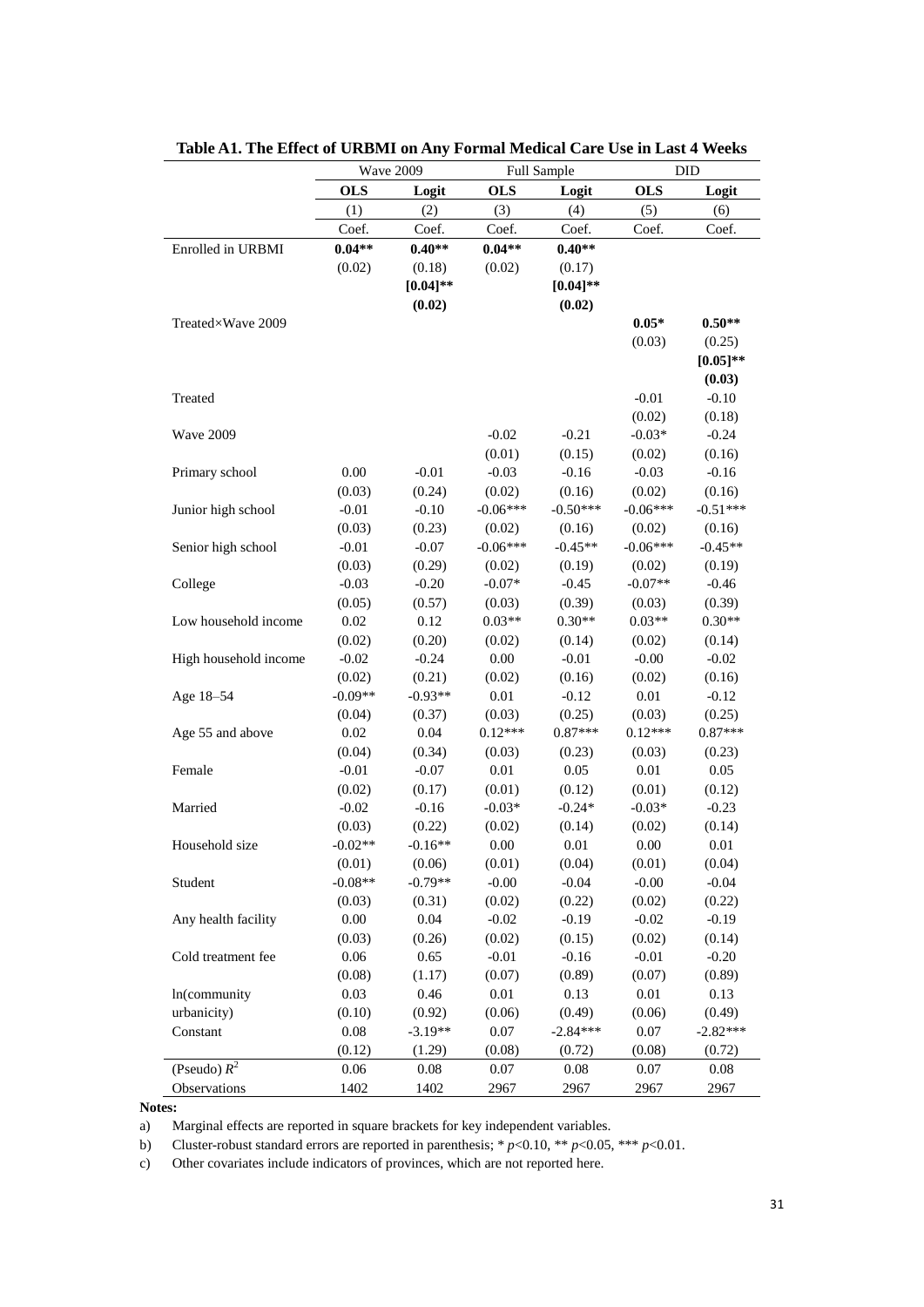|                            | All Cities |           | <b>Project Cities</b> |            |  |
|----------------------------|------------|-----------|-----------------------|------------|--|
|                            | (1)        | (2)       | (3)                   | (4)        |  |
| <b>URBMI</b> city          |            | $0.33***$ |                       |            |  |
|                            |            | (0.04)    |                       |            |  |
| Household member has       |            | $-0.03$   |                       | $-0.01$    |  |
| gov.medical insurance      |            | (0.05)    |                       | (0.06)     |  |
| Household member has UEBMI |            | $-0.09**$ |                       | $-0.10***$ |  |
|                            |            | (0.03)    |                       | (0.04)     |  |
| Primary school             | 0.06       | 0.07      | 0.06                  | 0.06       |  |
|                            | (0.05)     | (0.05)    | (0.05)                | (0.05)     |  |
| Junior high school         | $0.09**$   | $0.09**$  | $0.08*$               | $0.08*$    |  |
|                            | (0.04)     | (0.04)    | (0.05)                | (0.05)     |  |
| Senior high school         | 0.06       | 0.05      | 0.01                  | 0.02       |  |
|                            | (0.05)     | (0.05)    | (0.05)                | (0.06)     |  |
| College                    | $-0.04$    | $-0.06$   | $-0.10$               | $-0.08$    |  |
|                            | (0.09)     | (0.09)    | (0.09)                | (0.09)     |  |
| Low household income       | $-0.05$    | $-0.06$   | $-0.07$               | $-0.09**$  |  |
|                            | (0.04)     | (0.04)    | (0.04)                | (0.04)     |  |
| High household income      | $-0.04$    | $-0.04$   | $-0.05$               | $-0.05$    |  |
|                            | (0.04)     | (0.04)    | (0.04)                | (0.04)     |  |
| Age 18-54                  | $0.13*$    | $0.13*$   | $0.16**$              | $0.15**$   |  |
|                            | (0.07)     | (0.07)    | (0.07)                | (0.07)     |  |
| Age 55 and above           | $0.27***$  | $0.28***$ | $0.29***$             | $0.28***$  |  |
|                            | (0.06)     | (0.06)    | (0.06)                | (0.07)     |  |
| Female                     | 0.01       | 0.02      | 0.01                  | 0.02       |  |
|                            | (0.03)     | (0.03)    | (0.03)                | (0.03)     |  |
| Married                    | $0.09**$   | $0.07*$   | 0.07                  | 0.07       |  |
|                            | (0.04)     | (0.04)    | (0.05)                | (0.05)     |  |
| Household size             | $-0.02*$   | $-0.01$   | $-0.02$               | $-0.02$    |  |
|                            | (0.01)     | (0.01)    | (0.01)                | (0.01)     |  |
| Student                    | 0.09       | 0.09      | $0.10*$               | $0.10*$    |  |
|                            | (0.06)     | (0.06)    | (0.06)                | (0.06)     |  |
| Any health facility        | $0.12***$  | $0.09**$  | $0.21***$             | $0.19***$  |  |
|                            | (0.04)     | (0.05)    | (0.05)                | (0.05)     |  |
| Cold treatment fee         | $0.42**$   | $0.37*$   | $0.37*$               | $0.45**$   |  |
|                            | (0.19)     | (0.20)    | (0.19)                | (0.20)     |  |
| In(community urbanicity)   | 0.15       | 0.11      | $0.32*$               | $0.39**$   |  |
|                            | (0.16)     | (0.17)    | (0.19)                | (0.19)     |  |
| Observations               | 1215       | 1215      | 1060                  | 1060       |  |

# **Table A2. Logit Estimation for URBMI Enrollment Decision Using the CHNS 2009**

**Notes:**

a) Marginal effects are reported.

b) Cluster-robust standard errors are reported in parenthesis; \* *p*<0.10, \*\* *p*<0.05, \*\*\* *p*<0.01.

c) Other covariates include indicators of provinces and a constant, which are not reported here.